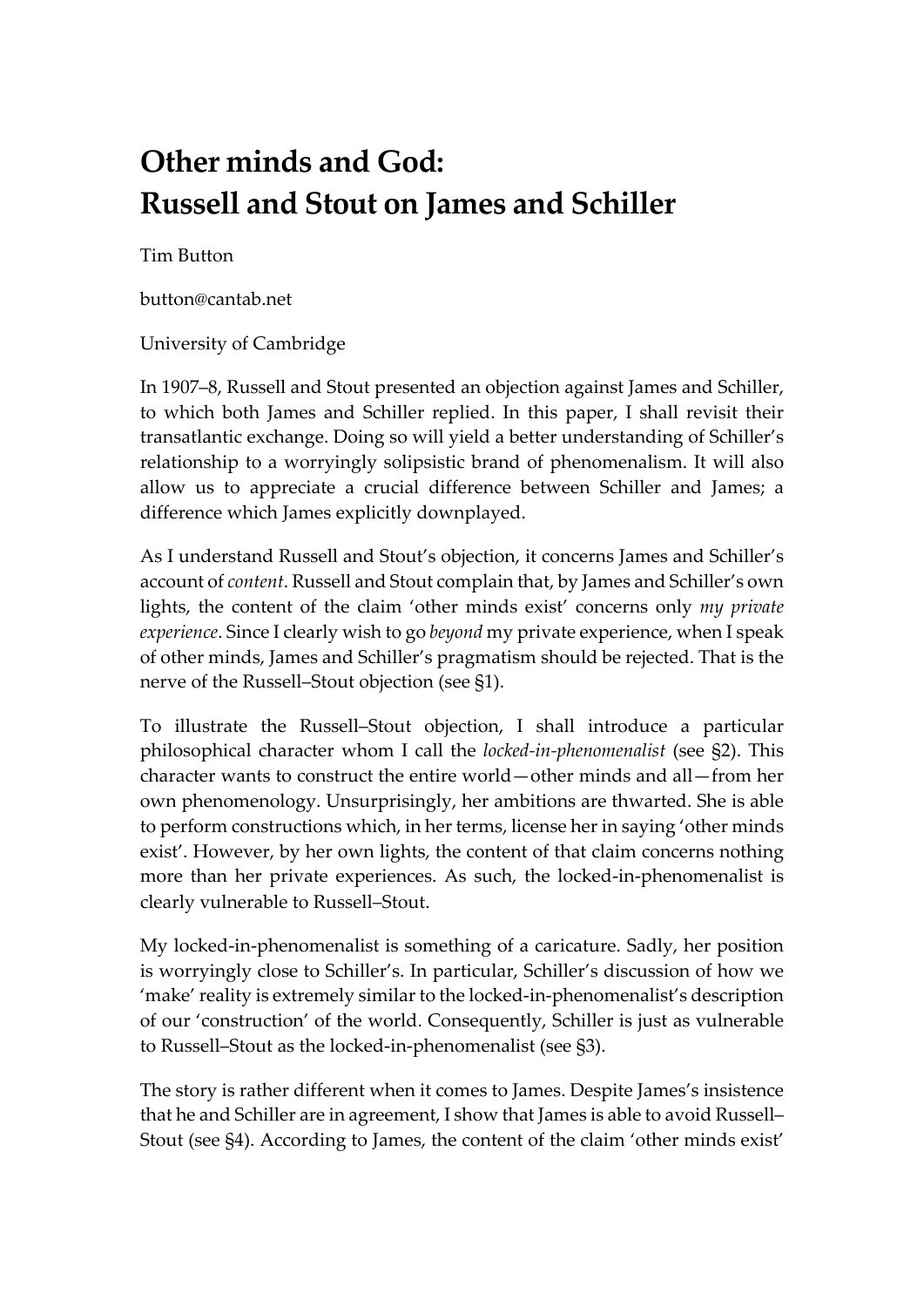concerns entities which transcend *my* (possible) experience in certain key regards. This is all very welcome. However, it has consequences for other aspects of James's pragmatism. In particular, it shows that James was wrong to claim in *Pragmatism* (1907) that his pragmatism would deliver quick solutions to the question of God's existence (see §5).

### **1. The Russell–Stout objection**

The focus of this paper is an objection raised by Russell and Stout against James and Schiller. I shall start with Russell's formulation of the objection. He writes:

According to the pragmatists, to say 'it is true that other people exist' means 'it is useful to believe that other people exist.' (1908, 400)

Russell continues:

But if I am troubled by solipsism, the discovery that a belief in the existence of others is 'true' in the pragmatist's sense is not enough to allay my sense of loneliness: the perception that I should profit by rejecting solipsism is not alone sufficient to make me reject it. For what I desire is not that the belief in solipsism should be false in the pragmatic sense but that other people should in fact exist. (1908, 403)

In raising this criticism, Russell drew explicitly from Stout, who had offered essentially the same criticism of Schiller:

My sympathy with my neighbour's headache presupposes that he is actually feeling it. But according to Mr. Schiller's theory, my belief in other minds might be as true as truth can be, even though there were no emotions, feelings, desires, purposes, etc., experienced by any one except myself. All that, in his view, is required to constitute truth, is that I should postulate experiences other than mine, and that this postulate should enable me to control my own experiences. The postulate would still be true even though I were merely dreaming of the existence of other minds, provided that it gave me a guiding clue for actively determining the development of my dream. (1907, 585)

I shall now outline how this objection is supposed to work, in the first instance.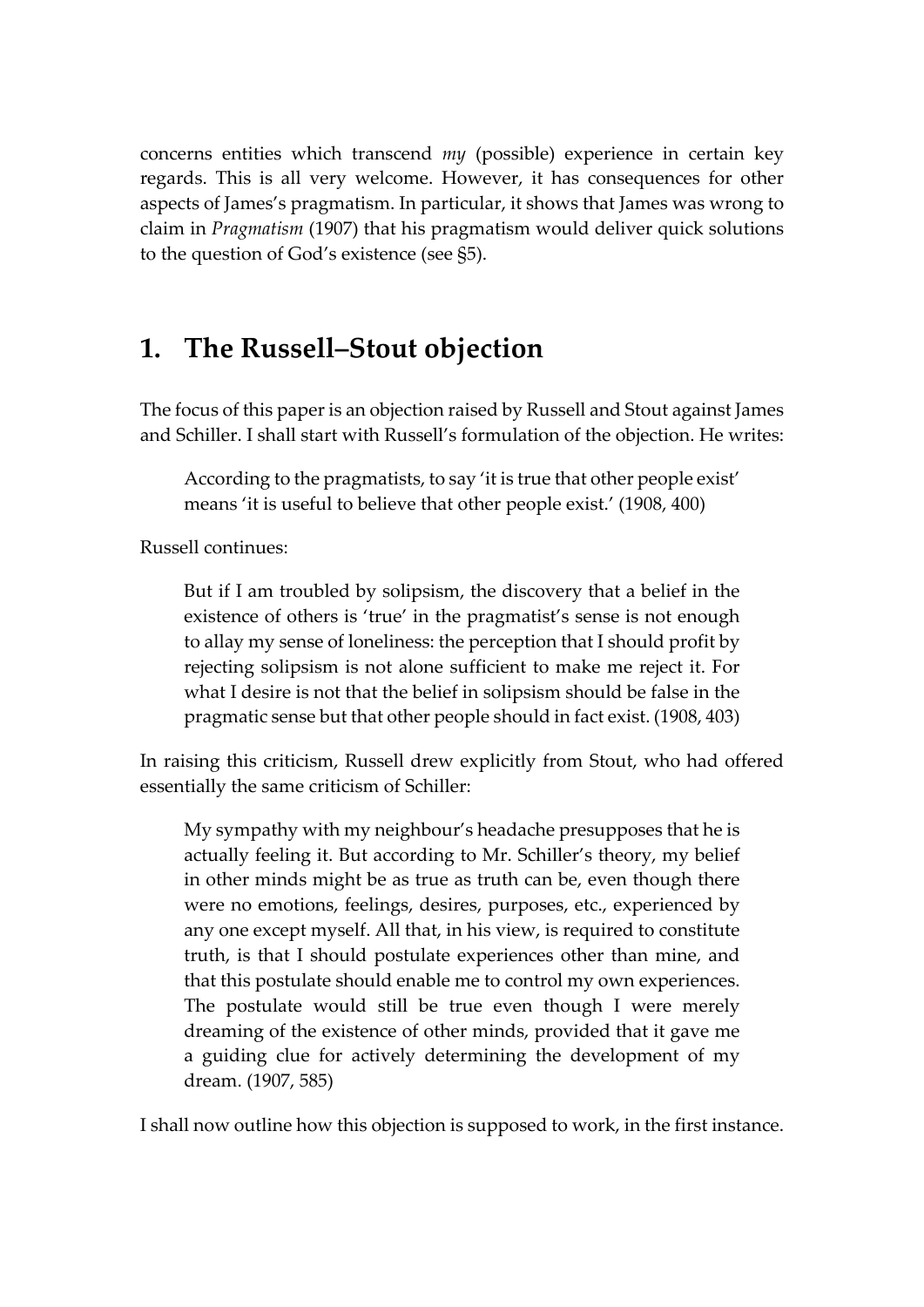Russell and Stout suggest that James and Schiller endorse a general theory of truth, to the effect that 'it is true that *p*' has the same meaning as 'it is useful to believe that *p*'. Whatever the details of 'usefulness' amount to, they hold that James and Schiller are committed to all biconditionals of this shape:

it is useful to believe that *p* iff it is true that *p*

However, Russell and Stout then suggest that there could be cases where it is useful to believe that *p*, even though not-*p*. Their example is the case when 'other minds exist' passes all pragmatic tests—so that it is useful to believe that other minds exist—even though there *are* no other minds. Though Russell and Stout do not make the final step completely explicit, I take it that the point is as follows. We can surely assume that:

if it is true that *p*, then *p*

Combining this with the supposed pragmatist theory of truth, James and Schiller should therefore always accept:

if it is useful to believe that *p*, then *p*

and that is just what we seem to lack, when *p* is *other minds exist*.

As just formulated, Russell and Stout's criticism focusses on a particular theory of truth which they attribute to James and Schiller. However, the kernel of their argument can be restated *without* mentioning truth, and there are two good reasons for doing so. First: it not clear whether James or Schiller actually endorses a theory of truth of the form that Russell and Stout ascribe to them. 1 Second: avoiding mention of *truth* will make clear that the real focus of the objection does not concern *truth*, but *content*. 2

Let me repeat the earlier quotation from Russell:

According to the pragmatists, to say 'it is true that other people exist' means 'it is useful to believe that other people exist.' (1908, 400)

 <sup>1</sup> The particular concern is whether James or Schiller endorse the conditional: if it is useful to believe that *p*, then it is true that *p*. James's fullest treatment of truth provides us only with a series of *necessary* conditions on truth (1904, 474–5, points 1–7; 1909, 100–1, points 1–6). Likewise, Schiller affirms that 'all truths work', but he is *not* prepared to affirm 'all that works is true' (1911, 163–5; 1912b; 1913).

<sup>2</sup> Cf. McTaggart's (1908, 106–7) criticism of James.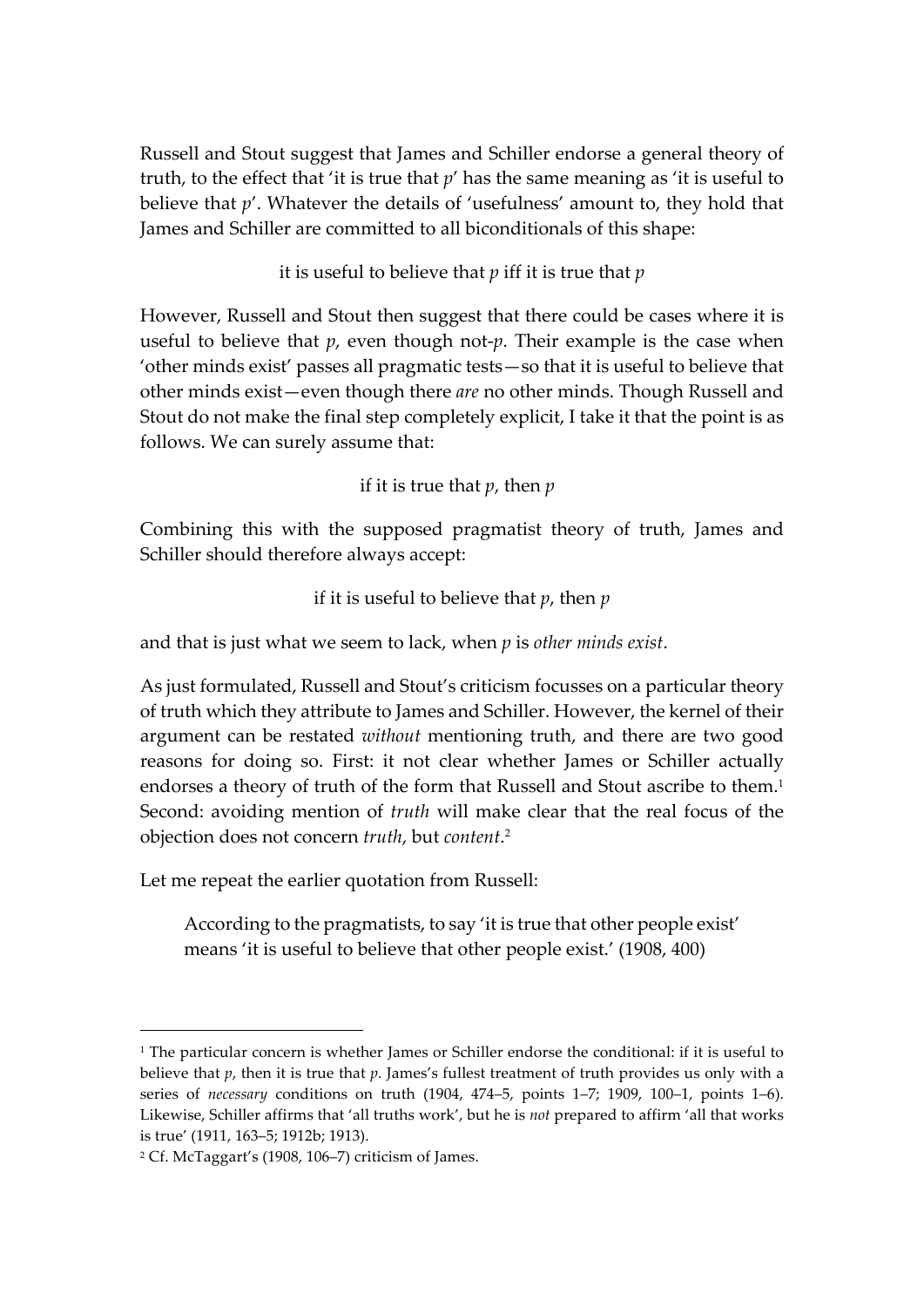Suppose we simply replace 'it is true that other people exist' with 'other people exist'. Then Russell's complaint will be that 'other people exist' means something *only* about my experiences, namely, 'it is useful to believe that other people exist'. One might immediately complain that neither James nor Schiller subscribes to any such theory of meaning. I shall, of course, say much, much more about this below. Setting this aside for now though, Russell's complaint should continue as follows. What James and Schiller claim to mean by 'other people exist' is neither what I mean, nor what I care about. For—paraphrasing Russell—what I desire is not that it is useful to believe that other people exist, but that other people should in fact exist.

We can similarly remove mention of *truth* from Stout's objection. Following Stout, I want to be able to sympathise with someone for their headache. But continuing with Stout—when James or Schiller claims 'other minds, complete with headaches, exist', the content of the claim concerns only my experiences. And that falls short of what I wanted.

We can summarise the above as follows:

**The Russell–Stout Objection.** By James and Schiller's own lights, the content of 'other minds exist' only concerns *my* experiences, and that is inadequate.

This objection is the focus of my paper. I should, though, briefly comment on the chosen example. We can easily imagine a Russell–Stout–esque complaint which focuses, not on other minds, but on *chairs*. It might run as follows:

By James and Schiller's own lights, the content of 'the chair is made from wood' only concerns *my* experiences, and that is inadequate. After all, as Dewey put the point against phenomenalism, I want to be able talk about 'the chair which was bought, that is placed in a room and that is used to sit in, etc.' (1929, 17).

That would be a good objection. Nonetheless, I shall continue to focus on other minds. My reason for this is essentially dialectical. It is one thing to insist, hardheadedly, that 'the chair is made from wood' expresses no content beyond my own experiences. It is quite another thing to insist that anything I say concerning 'other minds' fails to go beyond my own experiences.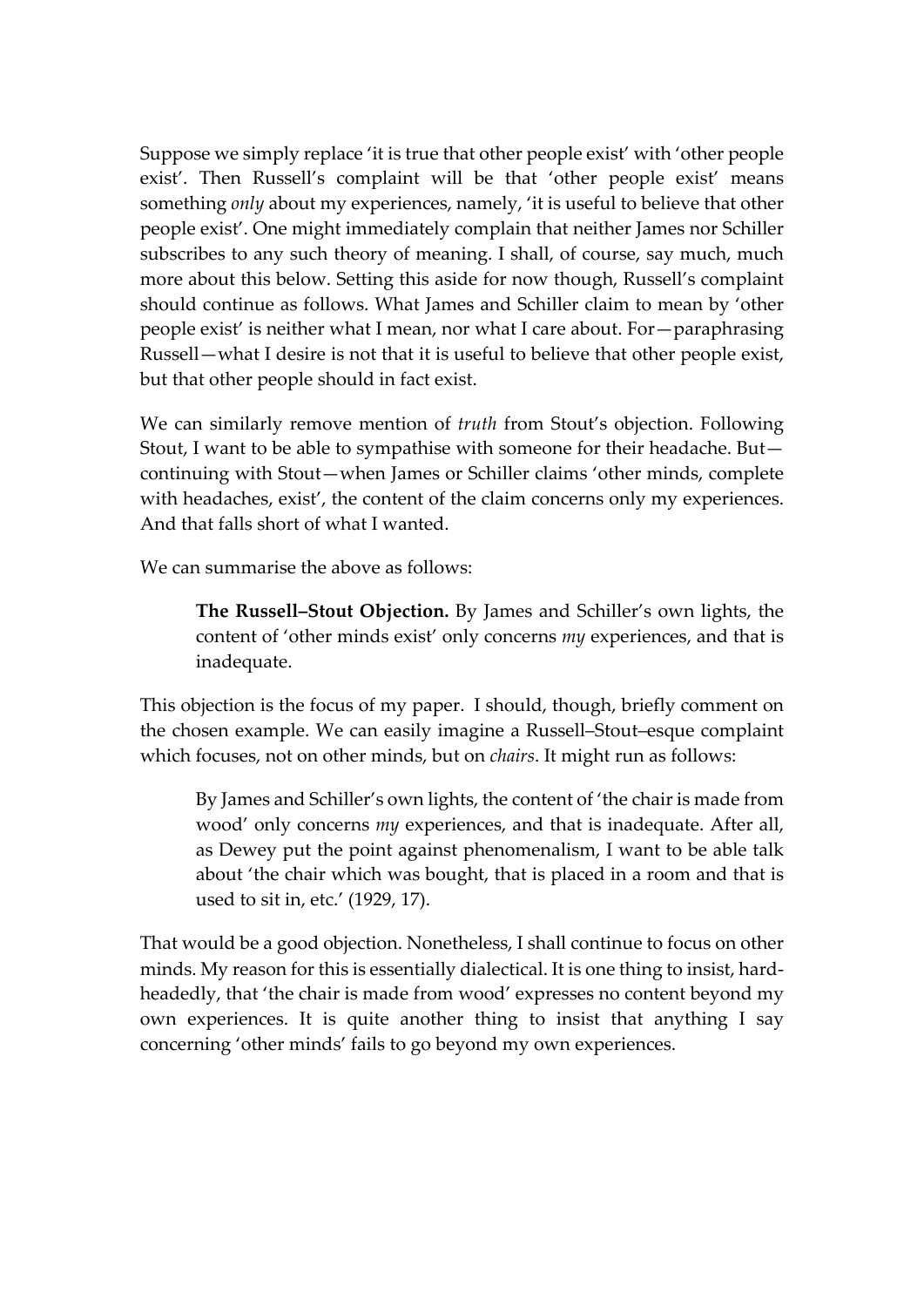## **2. The locked-in-phenomenalist**

Before considering what James and Schiller (should have) said in response to Russell–Stout, it will help me to introduce a character who is *definitely* vulnerable to Russell–Stout. I call this character the *locked-in-phenomenalist*. Crudely, the locked-in-phenomenalist wants to construct the entire world from her raw phenomenology. I have two reasons for introducing her: first, because she presents us with a clear victim of Russell–Stout; second, because understanding her plight will help us to understand Schiller's.

In setting out the character of the locked-in-phenomenalist, I shall draw extensively on Carnap's *Aufbau* (1928). To be clear, I am *not* arguing here that Carnap is a locked-in-phenomenalist. If you like, you can regard me just as offering the 'locked-in-phenomenalist reading' of Carnap's *Aufbau*. For everything said in this paper, this might be a dreadful misreading of Carnap himself. <sup>3</sup>

So. According to Carnap—on this reading—'the subjective starting point of all knowledge lies in experiential-contents and their interrelations' (1928, §2). Carnap then uses logico- mathematical methods to manipulate these experiences. In so doing, he constructs 'an intersubjective, *objective world*', from those initial experiences basis (1928, §2). The details of Carnap's logicomathematical methods need not detain us. All that matters, for our purposes, are the experiences with which we start.

Carnap describes 'the subjective starting point of all knowledge' as the *autopsychological* basis. This comprises subjective, first-personal, mental experiences. Importantly, however, they are to be considered 'as they are given'. Indeed, following Husserl's phenomenological tradition, we are to *bracket* them. At the outset, we cannot ask what is causing them; nor what is going on 'behind them'; nor what they designate; nor what they signify; nor whether they are veridical or falsidical. We cannot ask any of this, because none of this information is present in the experiences 'as they are given'. It is only later, once we have constructed the entire external world on the basis of these experiences, that we can even *think* of the experiences as having one cause rather than another, or as being (in)accurate. But, at the outset, we are to restrict

 <sup>3</sup> Although I do think that Carnap's *Aufbau* exemplifies locked-in-phenomenalism. In the terms of the present paper, I think that the most interesting feature of the *Aufbau* is Carnap's ingenious attempts to show how he can avoid Russell–Stout, *despite* being a locked-inphenomenalist. But I cannot pursue that topic here.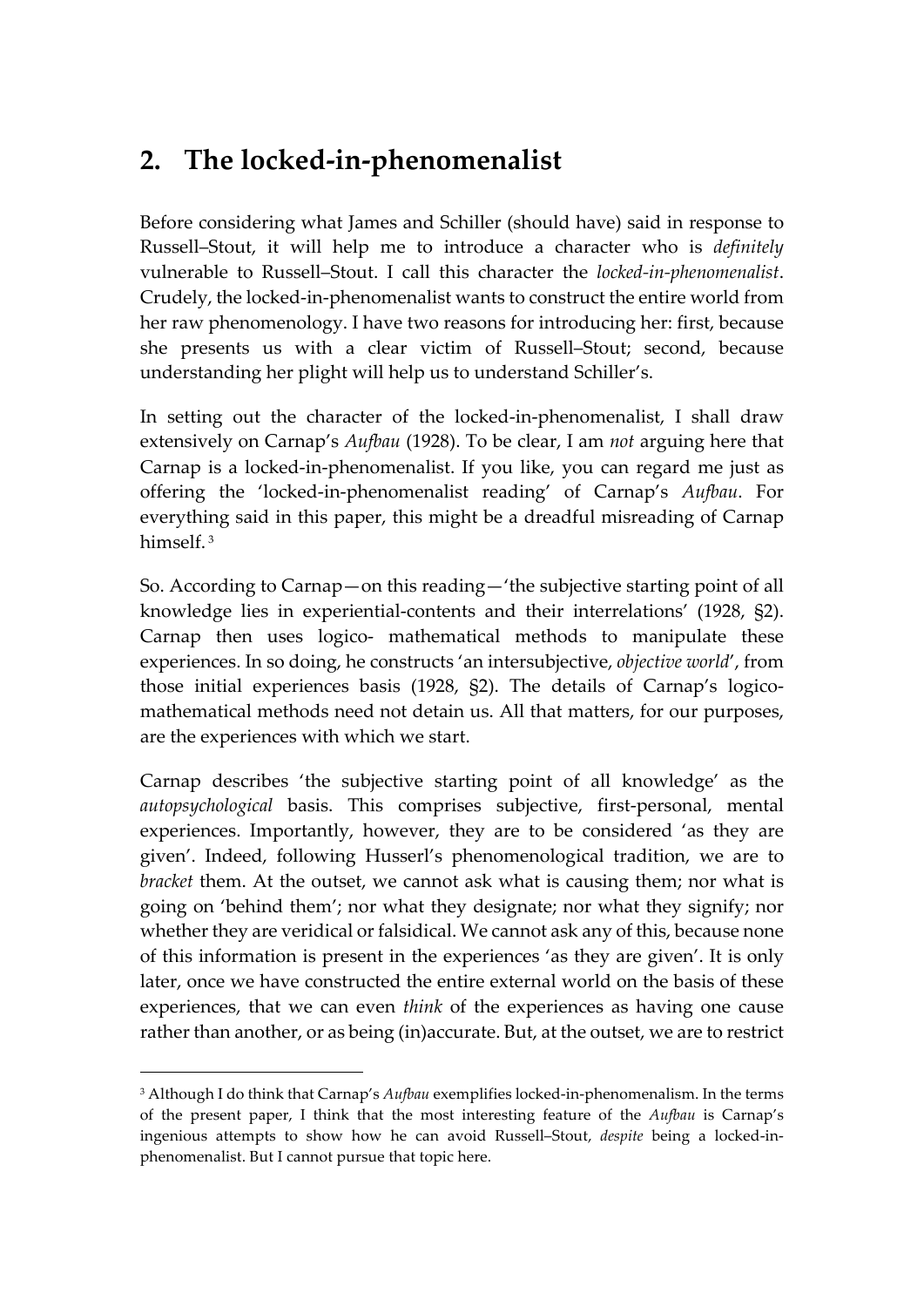ourselves to *pure phenomenology*. Carnap calls this phenomenological starting point *the stream of experience*, or *the Given* (1928, §64). To summarise: the aim is to construct the entire external world from purely phenomenological beginnings; from the Given.

Since the Russell–Stout objection is my focus, my particular concern is with Carnap's construction of a specific part of the external world, namely, the *other minds*. According to Carnap, physical objects are constructed at a certain stage in the process of constructing the world from the Given. One such physical object is to be 'my body'. <sup>4</sup> Now, suppose that *M* is some physical object which is distinct from but physically similar to my body. On this basis, I can ascribe mental states to *M*. In particular, I can construct *M*'s given, by analogy with *the* Given. And then, just as I constructed *the* world from *the* Given, so I can construct what one might call '*M*'s world' from '*M*'s given' (1928, §145). But crucially, during the entire construction of this other mind,

*The autopsychological basis is not here abandoned*; all of '*M*'s objects' are still objects of the one constitution system and thus go back ultimately to the basic object of that system, so to a relation that holds between the elementary experiences (my experiences!). One can, however, speak in a certain sense of '*the constitutional system of M*' [what we called '*M*'s world'], but nothing more is to be understood by this than a certain *branch* of 'the' (or 'my') *constitution system* [what we called '*the* world'], that branches off at a high level. (1928, §145)

The crucial point is that the psychology of some other person, *M*, incorporates *nothing new*. Rather 'the entire *experience sequence of the other person consists* in nothing other than *a rearrangement of my own experiences and their components*' (1928, §140).

This concludes the locked-in-phenomenalist reading of Carnap's *Aufbau*. To repeat: my aim here is not to defend this as a good reading of Carnap himself; I am just using Carnap's text as a means to introduce the character of the locked-in-phenomenalist. And this character simply endorses everything that,

 <sup>4</sup> 'Physical objects' are constructed as projections from my visual field onto mathematical surrogates for spacetime points. 'My body' is then singled out by a 'definite description' which comprises claims like: '[m]y body is always near my eye'; 'the visible surface [of my body] is an open surface, since some parts of its surface, e.g. eye and back, are invisible'; etc. (Carnap 1928, §129). How mental states then 'get attached' to my body is a good question, but one I shall not discuss here.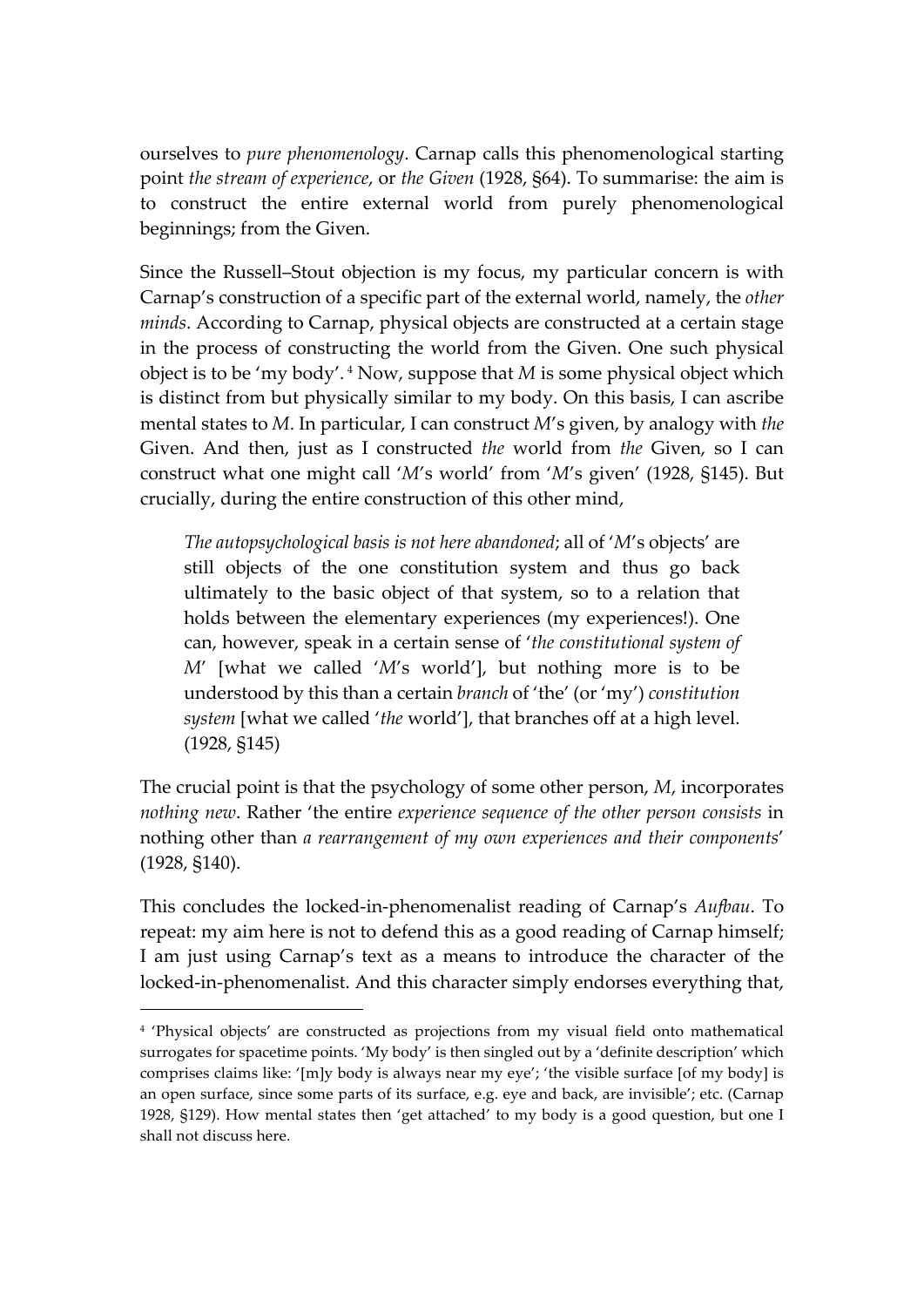for better or worse, we have just read into Carnap. In particular, the locked-inphenomenalist cheerfully says that 'the entire *experience sequence of the other person consists* in nothing other than *a rearrangement of my own experiences and their components*.'

As such, the locked-in-phenomenalist is clearly vulnerable to Russell–Stout. Certainly the locked-in-phenomenalist will be happy to assert 'other minds exist'. After all, her experiences lead her to perform certain constructions, on the basis of which she says 'there are many other people, together with their minds'. But, as she has admitted herself, any claim which she makes about 'the external world'—including the claim 'other minds exist'—goes 'back ultimately to…the elementary experiences (my experiences!)'. Thus she contends that the content of 'other minds exist' only concerns *her* experiences. And that is surely inadequate, as Russell–Stout contends.

In this section, I have introduced the locked-in-phenomenalist, and shown why she is clearly vulnerable to Russell–Stout. Her difficulties help us to understand the nature of Russell–Stout, and we should keep in mind her fate as we begin to consider how Russell–Stout applies to James and Schiller. At the risk of ruining the surprise: in §3, I shall show that Schiller is much too close to being a locked-in-phenomenalist, and so succumbs to Russell–Stout. Then in §4, I shall show that James's pragmatism is importantly different from Schiller's, and so avoids Russell–Stout.

# **3. Schiller's proximity to locked-inphenomenalism**

To begin my discussion of Schiller, I shall highlight several ways in which Schiller is extremely close to locked-in-phenomenalism.

#### **'Making' reality**

Schiller tells us that 'the whole world in which we live is experience and built up out of nothing else than experience' (1902, 51). Moreover, he ultimately answers the question, 'whose experience is it?', by saying, '*my* experience'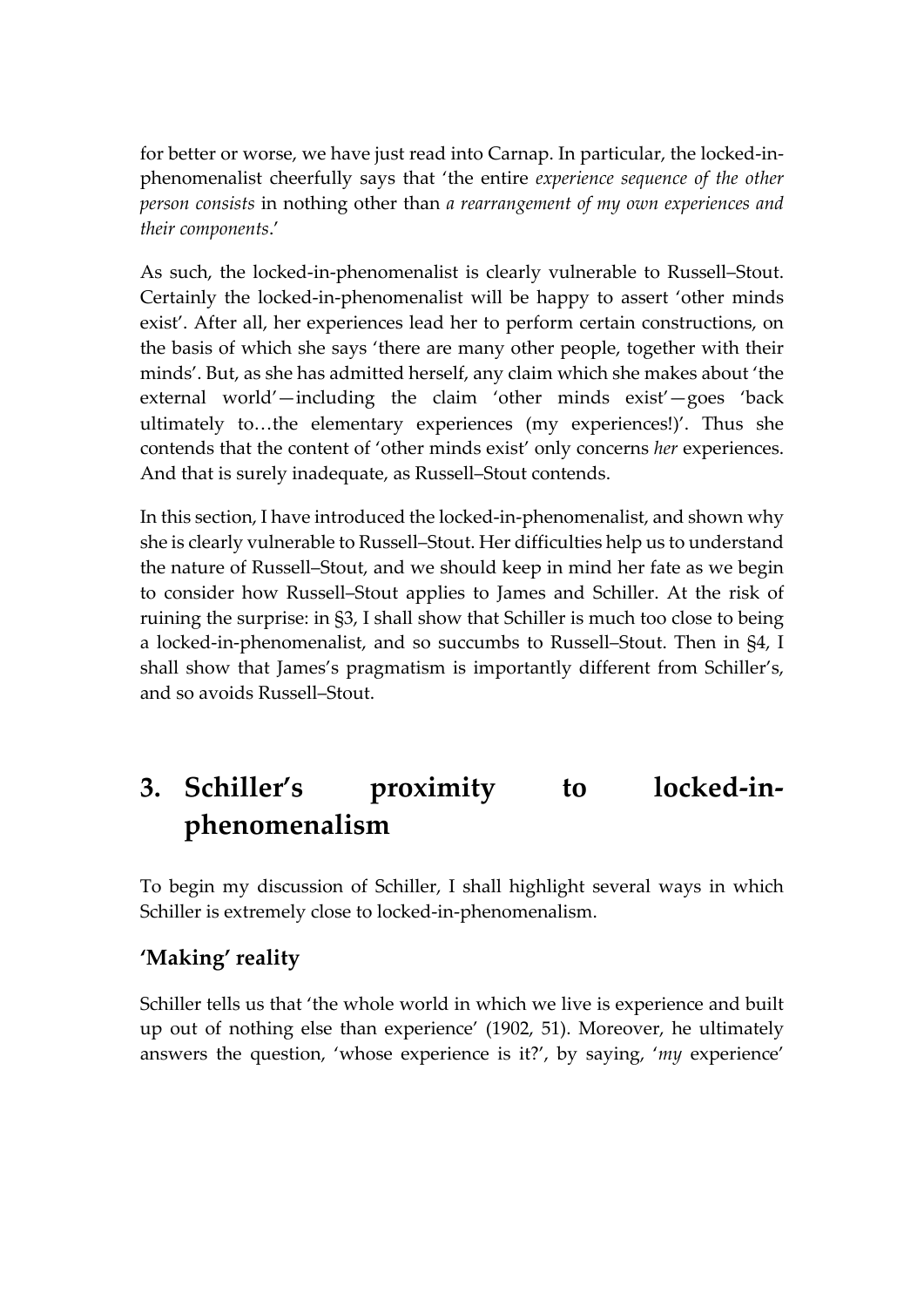$(1902, 52)$ .<sup>5</sup> As for the locked-in-phenomenalist, then, Schiller's aim is to 'make' the world from a purely first-person starting point.

Schiller calls this starting point 'primary reality', and he explains it as follows:

In the wider sense everything is 'fact,' *qua* experienced, including imaginings, illusions, errors, hallucinations. 'Fact' in this strict sense is anterior to the distinction of 'appearance' and 'reality' and covers *both*. To distinguish it we may call it 'primary reality.' Its existence is undeniable, and in a sense most important. For it is the startingpoint, and final touchstone, of all our theories *about* reality, which have for their aim its transformation. It may, certainly, in a sense, be called 'independent' of us, if that comforts any one. For it is certainly not 'made' by us, but 'found.' But, as it stands, we find it most unsatisfactory and set to work to remake it and unmake it. And it cannot possibly be taken as 'real fact' or 'true reality.' For, as immediately experienced, it is a meaningless chaos, merely the raw material of a cosmos, the stuff out of which real fact is made. (1907a, 187)

Schiller's *primary reality* is, then, strikingly close to the phenomenological starting point of our locked-in-phenomenalist. One point of agreement is particularly worth highlighting. At the 'outset'—i.e. when the locked-inphenomenalist considers *the Given*, or when Schiller considers *primary reality* the experiences are *bracketed*. In particular: at the 'outset', it makes no sense to ask whether experiences are veridical or falsidical, merely apparent or real. I can only ask these questions once I have introduced these distinctions. And I can only introduce these distinctions by first making a world. But I make that world, and introduce these distinctions, on and only on the basis of what is most expedient given the bracketed starting point. This is why Schiller could say, in a letter to James of 19 January 1907, that 'the distinction between "true"

 <sup>5</sup> In fairness to Schiller, he hesitates slightly. His full answer is '"*our* experience," or, if that imply too much agreement among philosophers, and I may not take a common world for granted, more precisely, "*my* experience."' My point here is that Schiller is happy enough to slip from methodological 'populipsism' to methodological solipsism. I conjecture that Schiller is happy to do this, since he thinks that, even as a methodological solipsist, he will *succeed* in establishing a world populated with other minds (cf. my diagnosis of James in §4). Unfortunately, as we shall see, he is wrong about this. Note that all of this helps to contextualise Schiller's remark to James, in a letter of 19 December 1909, that 'You seem to think that my procedure commits me to a methodological solipsism' (Skrupskelis and Berkeley 2003, 391).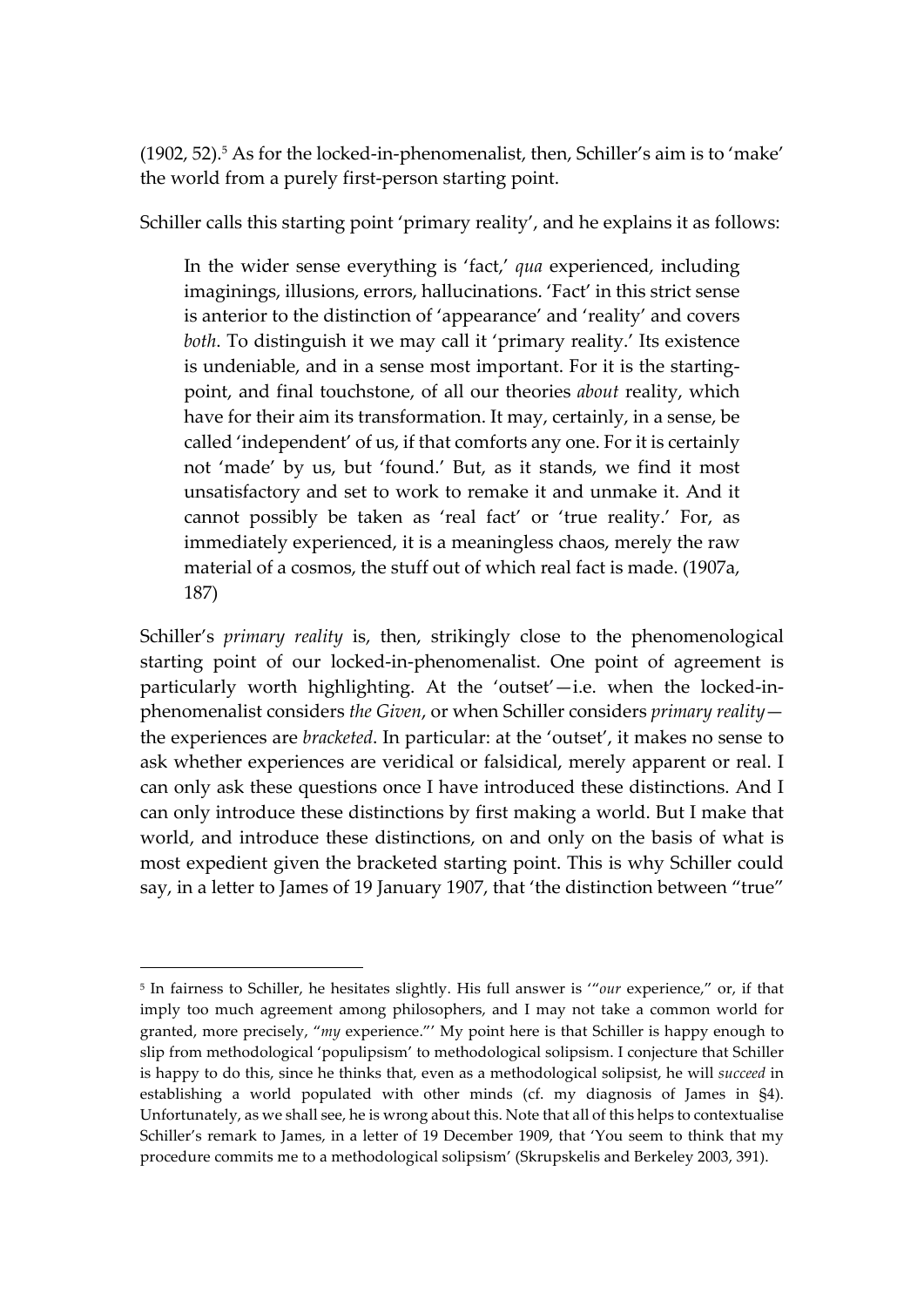& "false" perception (hallucination &c) is itself a *pragmatic* one' (Skrupskelis and Berkeley 2003, 304).

With all this in mind, let us turn to Schiller's comments on how 'secondary reality'—the 'external world'—is made. Here is Schiller:

the objects of true perception…are, in fact, creatures of our thought, constructed out of the crude material of our passing experiences (*Erlebnisse*), in order to regulate our lives and to guide our expectations. They are, in short, essentially pragmatic in their nature and function, and though they may be said to 'transcend' the fleeting experiences to which they serve as an ideal support, this transcendence is merely the expression of our postulate that there shall be such relatively stable pegs on which to hang the streaming strands of the phenomena that eddy around us. (1909c, 96)

Schiller's use of the word 'postulate' is slightly idiosyncratic, and I shall revisit this below. But, bracketing this for now, the entire quotation could have come straight from the mouth of our locked-in-phenomenalist.

The similarities between Schiller and the locked-in-phenomenalist are quite clear. However, I should comment on two differences.

First, Schiller's notion of 'making' reality is genuinely *temporal*. The locked-inphenomenalist's 'constructions' are atemporal: to speak of 'construction', as if it were a process, is to adopt a convenient methodological fiction for describing some abstract logic/mathematics. By contrast, according to Schiller, my 'making' of the world takes place in time, and I constantly 'remake' it. This is why Schiller writes to James on 25 October 1907, explaining that primary reality is not really 'a psychical starting point in adult life'; for in adult life our reality 'is always more or less "made"' (Skrupskelis and Berkeley 2003, 469).

Second, as Yolton (1950) emphasizes, Schiller's notion of 'making' reality involves some voluntary and personal contribution from the subject who does the 'making'. Consequently, Yolton claims that Schiller 'did not wish to advocate the kind of idealism which asserts that we posit the "other" out of our own self' (1950, 52). Instead, Schiller ends up advocating 'some sort of subjective idealism in which the external world is not conceived wholly in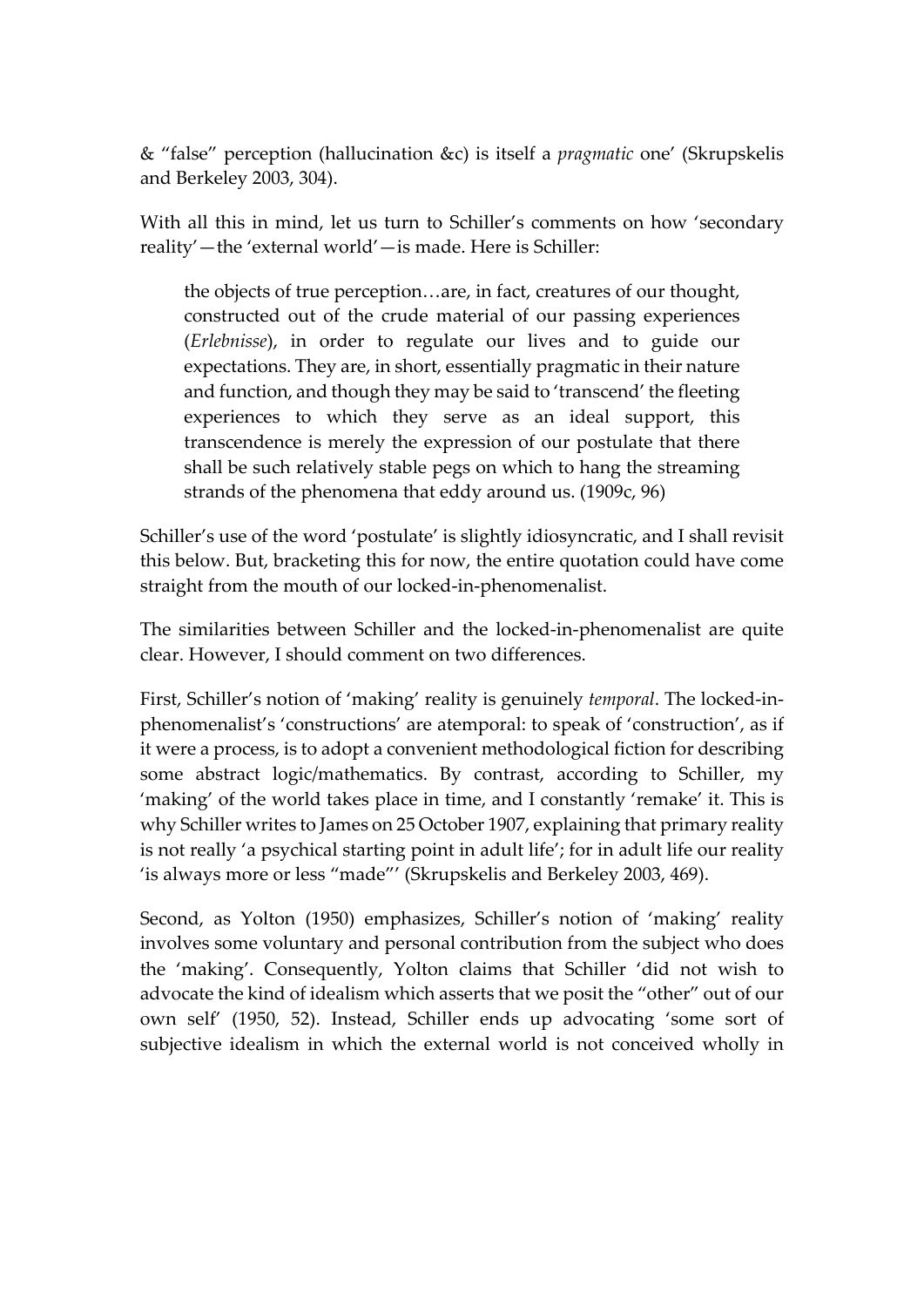terms of sense data but in which the "something other than sense data" is made to depend, *for its specific nature*, upon the human' contribution (1950, 53).6

We can summarize these two differences briefly. According to Schiller, I can *unmake* and *remake* what I have made, and my making involves *my* distinctive contribution. But these differences do not much matter when it comes to Russell–Stout. Crucially, if crudely: *you* have no say over how *I* make you. This, indeed, is why Schiller is prepared to say things like this:

Every sort of distinct perceptual object…, alike whether it be a 'thing' or a 'person,' seems to be manifestly man-made, *i.e.*, relative to the human interests which singled it out, and preserve for it its status as a 'reality' which it is expedient to take into account. (1910a,  $226$ <sup>7</sup>

Just as for the locked-in-phenomenalist, so for Schiller: talk of another 'person' ultimately goes back to *me*. This is why Schiller is vulnerable to Russell–Stout.

For his part, Schiller made two points in reply to Russell–Stout. Unfortunately, as I shall show in the remainder of this section, both are entirely ineffectual. Schiller treats Stout as simply having accused him of being a solipsist,  $8$  and replies by insisting that he is not (1909b, 170). As such, Schiller fails to engage with the nerve of Russell–Stout, which concerns Schiller's views on the *content* of the claim 'other minds exist'.

 $\overline{a}$ 

<sup>&</sup>lt;sup>6</sup> Yolton suggests that Schiller is led towards this 'subjective idealism' due to 'a very fundamental confusion', namely, 'the failure to distinguish between ontological and epistemological reality at every level of his discussion' (1950, 56). He then suggests that we should remove these confusions, on Schiller's behalf, and insist that 'the making of reality for Schiller is epistemological and not ontological' (1950, 57).

This reading provides Schiller with a clear response to Russell–Stout. However, it comes at the cost of *declawing* Schiller. Yolton's declawed Schiller is not the man who claimed that 'pragmatism as an *epistemological* method' falls short of his Humanism (1905, 239); who raged against the very idea of '*transcendent* correspondences' (1907b, 600); who denied 'that *in ultimate analysis* there can persist a discrepancy between the true and the useful' (1912a, 103); or who wrote any of the passages quoted in this section.

<sup>7</sup> cf. also Schiller's letter to James of 10 July 1905 (Skrupskelis and Berkeley 2003, 72).

<sup>8</sup> Schiller responds to Stout's formulation rather than Russell's. (Schiller's 1908 reply to Russell's 1908 does not touch upon Russell–Stout.) James and Schiller both thought highly of Stout's (1907) critical notice of Schiller 1907a, but were fairly unimpressed by Stout's version of Russell–Stout; see the letter from James to Schiller of 16 October 1907, and Schiller's reply on 25 October 1907 (Skrupskelis and Berkeley 2003, 461–2 and 468–9).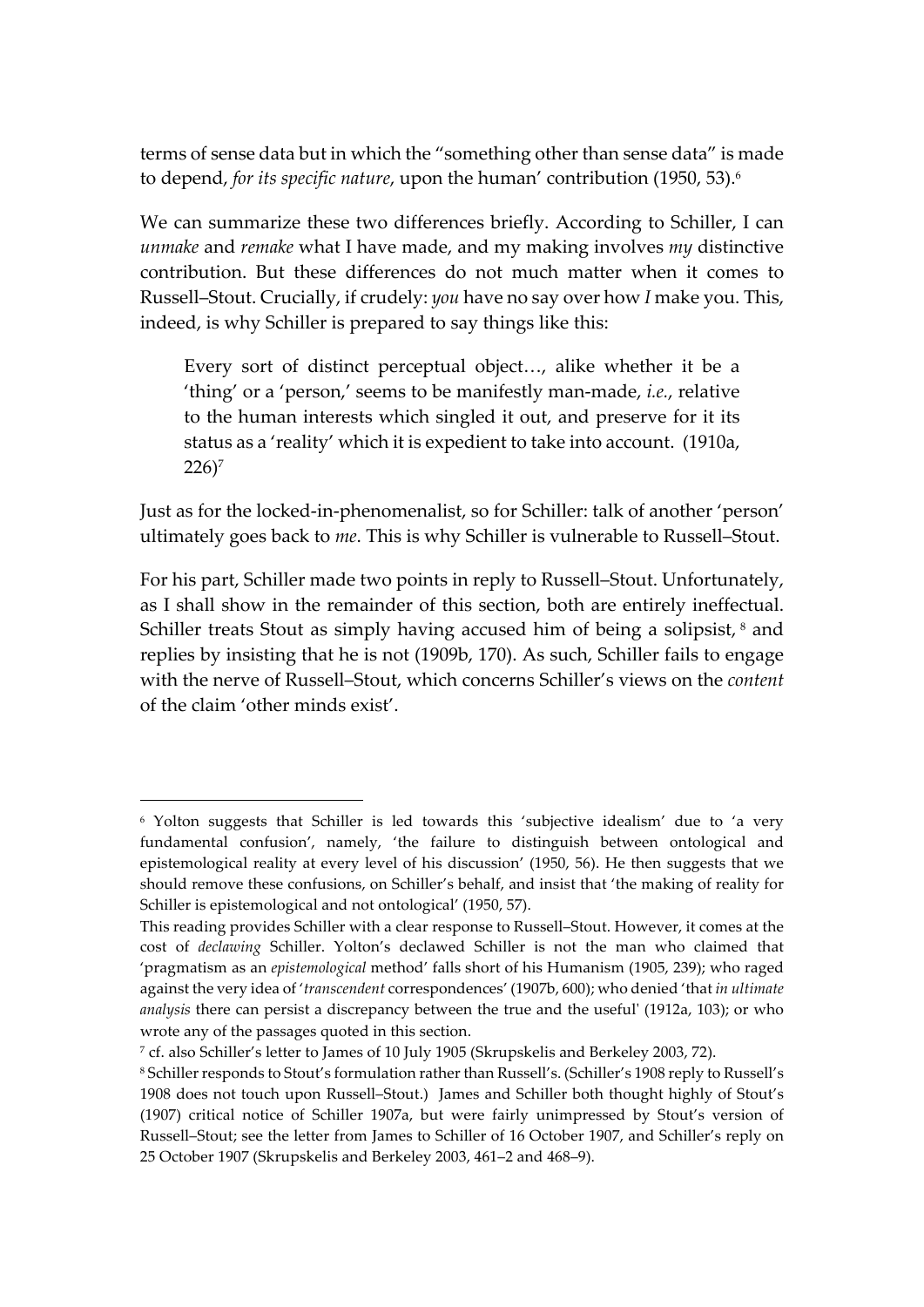#### **Schiller's 'pragmatic rebuttal' of solipsism**

In letters to James of 10 July 1905 and 10 January 1908 (Skrupskelis and Berkeley 2003, 72, 516), Schiller complains that it is unfair to single out humanism (or pragmatism) as particularly unable to refute the charge of solipsism. He develops these points further in print, arguing that his humanism is uniquely well placed to demonstrate its opposition to solipsism. In particular, whilst humanists can freely explore the hypothesis of solipsism, they are almost certain to reject it in the end, since solipsism is unlikely to sit well with their experiences (1907a, 471–3; 1909a, 128; 1909b, 170). This supplies a 'pragmatic rebuttal' of solipsism. Schiller then adds that *anyone* who rejects solipsism will ultimately have to employ the same 'pragmatic rebuttal' themselves. The only difference is that Schiller will be honest and upfront about its nature.

This, then, is Schiller's first response to Russell–Stout. Unfortunately, it fails to make contact with the objection. Russell and Stout have not claimed that Schiller is unwilling to say 'other minds exist'. The nerve of their objection is simply that, if Schiller were right about 'making' reality, then 'other minds exist' would not mean *that* other minds exist. Nothing in Schiller's 'pragmatic rebuttal' of solipsism has even spoken to this point.

To highlight this, note that a locked-in-phenomenalist can offer exactly the same 'pragmatic rebuttal' of solipsism. The locked-in-phenomenalist, like the humanist, can freely explore the hypothesis of solipsism. However, the lockedin-phenomenalist will ultimately reject it, since (what she calls) 'solipsism' will not sit well with her experiences. After all, her experiences will lead her to constructions which license her in saying 'other minds exist'. None of this, though, does anything to dispel the point that, by the locked-inphenomenalist's own lights, the content of 'other minds exist' concerns only *her* experience.

#### **A distinction between two kinds of postulates**

Schiller's second response to Stout concerns his idiosyncratic use of the term 'postulate', as raised earlier. From 1902 onwards, Schiller talks in terms of *postulates* which may or may not be confirmed by experience. The postulate relevant to the Russell–Stout objection is 'other minds exist', and Stout phrases his version of Russell–Stout in terms of that postulate (see the quote in §1). Schiller replies that Stout has failed to see that there are two different ways to lay down a postulate: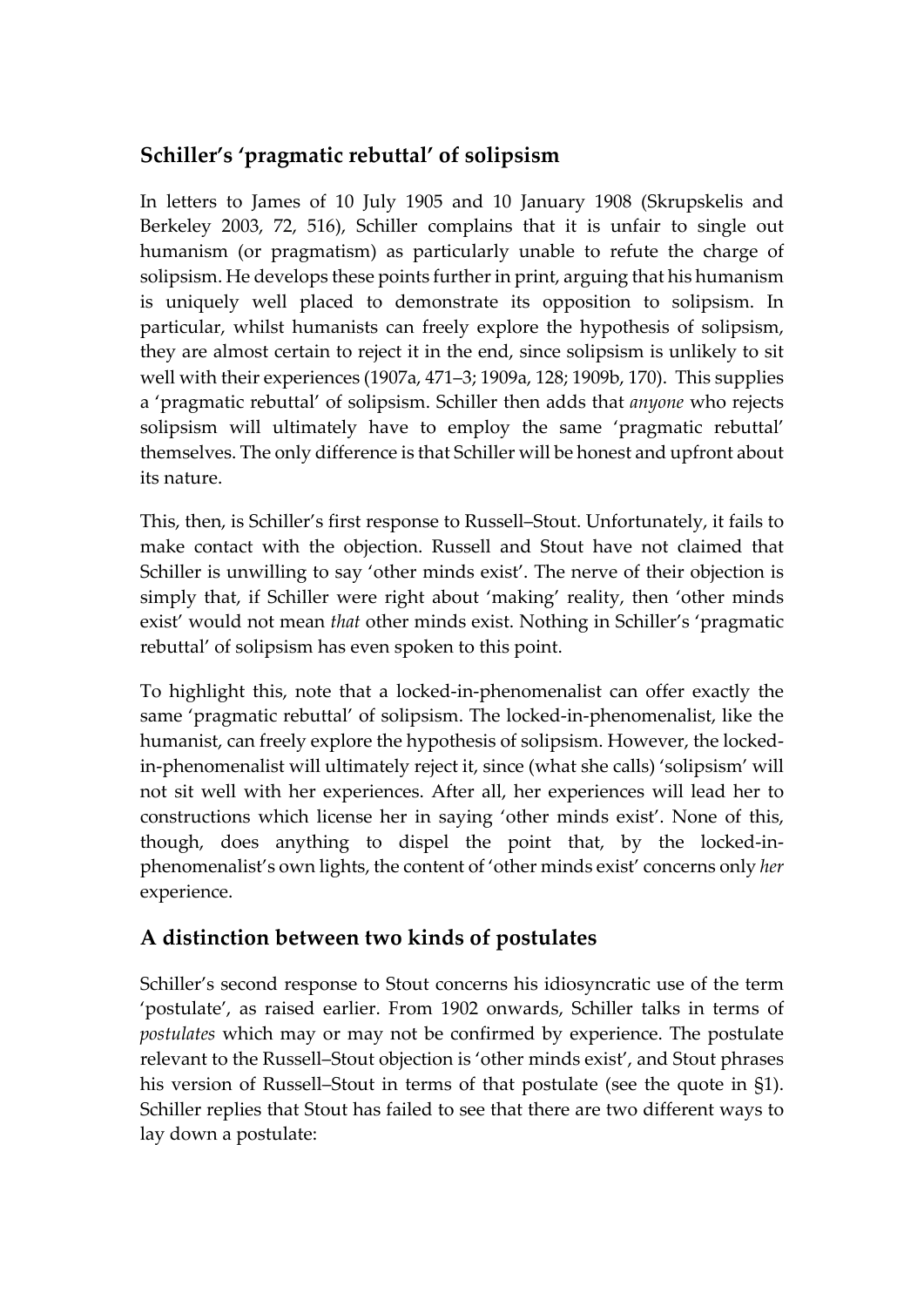(1) It may be held that certain experiences behave *as if* there were other minds behind them. If so, this postulate need *not* lead to a belief in the existence of other minds. But if (2) other minds are postulated *as existing*, then the confirmation of this postulate by its working seems necessarily to prove that other minds really and truly exist. A mere appeal to postulation thus leaves either of these ways open; but only the first could be correctly described as compatible with Solipsism (1909b, 170n.1)

Schiller insists that he embraces method-(2), and as such is not a solipsist. Now, this reply is less obviously orthogonal to Russell–Stout than Schiller's 'pragmatic rebuttal' of solipsism, since postulating *as existing* rather than *as if* might lead to some difference in content. However, neither method of postulation really helps Schiller to deal with Russell–Stout.

To show this, I shall start by considering method-(1). The chief difficulty here is in understanding what Schiller means by the expression '*as if*'. When we think this through, we shall see that method-(1) is *not* compatible with solipsism, even according to Schiller.

Suppose that someone is looking at a straight stick which is partly immersed in water. To them, it is as if the stick is bent, even though the stick it is not actually bent. However, it is only as if the stick is bent, for so long as they merely look at the stick. If they move the stick out of the water, or if they touch the stick with their hands, then it will no longer be as if the stick is bent. This is the sort of thing which allows Schiller to make a distinction between its being as if the stick is bent, and the stick's actually being bent.

Suppose, however, that someone accepts that it is as if *p*, for absolutely *all* intents and purposes, but refrains from thinking that it is *actually* the case that *p*, and merely treats it as a useful 'fiction' to claim that *p*. Then, Schiller says, they have made a philosophical mistake: they are in the grip of the dastardly '"copy" theory of truth'. After all, '[b]ut for their continuing to think it the business of truth to copy (or represent or reflect) reality…, there would be no reason to dub our practical procedures "fiction"' (1912a, 99).9 So, if it is as if *p* for absolutely *all* intents and purposes, then—according to Schiller—it is the case that *p*.

 $\overline{a}$ 

<sup>9</sup> See also Schiller (1911, 164–5n.) and Schiller's suggestion to James, in a letter of 25 October 1907, that Stout's formulation of Russell–Stout 'arises out of a momentary relapse into the intellectualist theory of truth' (Skrupskelis and Berkeley 2003, 469).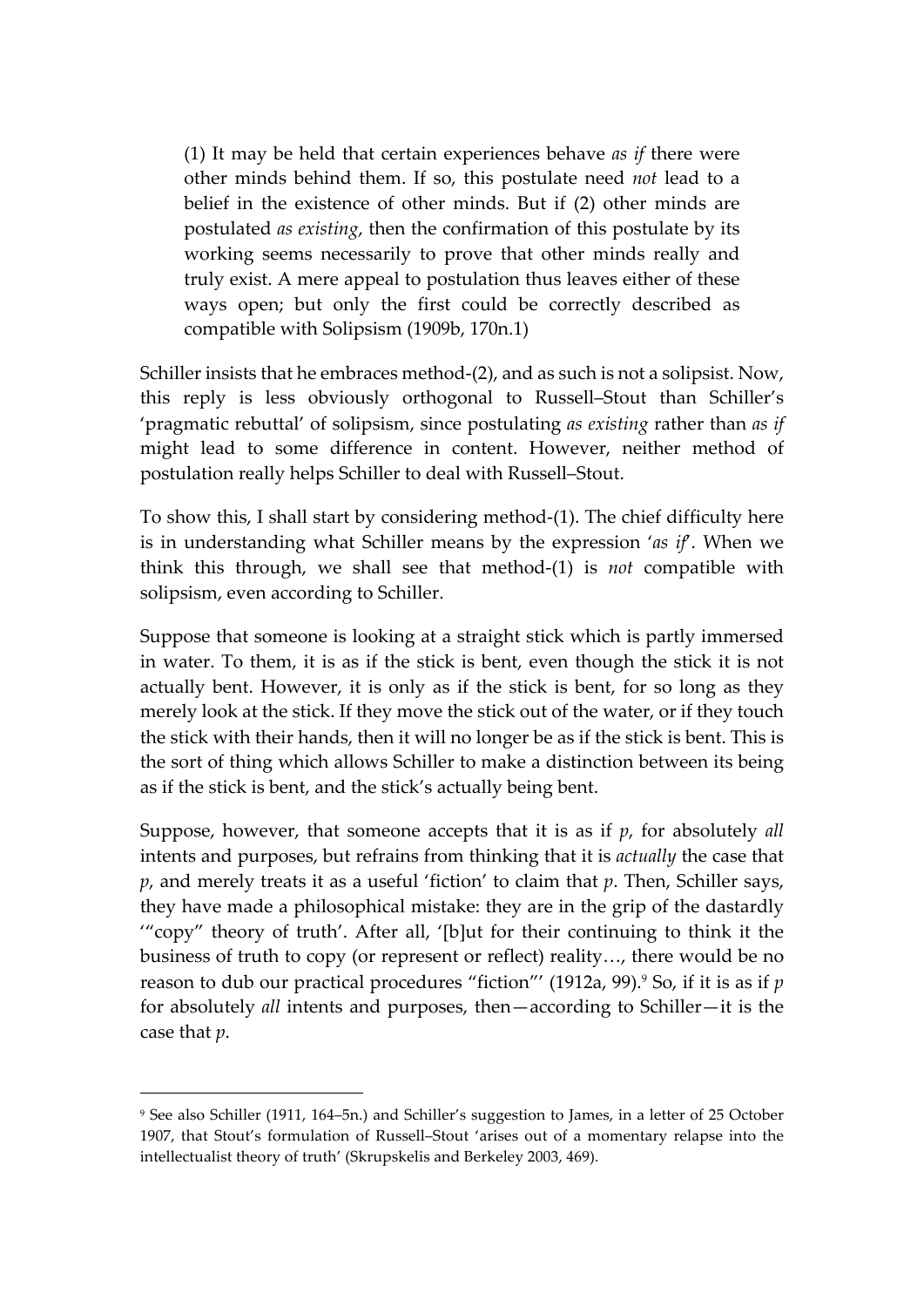With this appreciated, let us return to solipsism. The solipsist might well say that it is as if other minds exist. But, in saying this, she is not suggesting that the apparent minds are like the apparently bent stick. If we move the stick out of the water, or we touch it, we can confirm that it is really straight. But the solipsist is quite explicitly *not* suggesting that some test will reveal that there are no other minds after all. The hypothesis is not that a more thorough inspection will lead us to realise that some apparently-mind-possessing thing is merely a crude automaton. On the contrary, the solipsist agrees that it is as if there are other minds, for absolutely *all* intents and purposes. But then, given what we saw above, Schiller must regard the solipsist as a victim of the "copy" theory of truth'.

Consequently, by Schiller's own lights, method-(1) of postulating 'other minds' is incompatible with solipsism. We must instead focus on method-(2). This is, in any case, how Schiller claims to postulate 'other minds'.

Concerning method-(2), Schiller claims that 'the confirmation of this postulate by its working seems necessarily to prove that other minds really and truly exist'. But this is just much too blasé, not least because anyone who worries about solipsism will question the *necessity* of the connection between confirmation and existence. Moreover, and more specifically, Schiller is only prepared to accept the necessity of that confirmation, because he takes it that the content of the claim 'other minds exist' *only* concerns what works (i.e. something about my experiences). This is reinforced by the observation we just made, that Schiller can see no gap between its being as if there are other minds for absolutely all intents and purposes, and there actually *being* other minds. But, so the worry goes, anyone who can see no gap here must be a victim of Russell–Stout. For the whole point of saying 'other minds exist' is to go beyond what *works for me*, i.e. beyond *my* experiences.

To bring all of this home, note that the locked-in-phenomenalist can say *exactly* the same things as Schiller about postulates. Like Schiller, the locked-inphenomenalist can distinguish between its being as if a stick is bent, and its actually being bent. After all, certain experiences lead her to speak of 'the stick'; certain experiences may lead her to say 'the stick looks bent'; but her best overall account of 'the external world' ultimately leads her to say that 'the stick is straight but looks bent under certain circumstances'. What the locked-inphenomenalist *cannot* do, though, is make sense of a general attitude of fictionalism, for that would certainly require that her (entirely successful) constructions be answerable to a world *beyond* her subjective experiences. Finally—and for just this reason—she too insists that the postulate 'other minds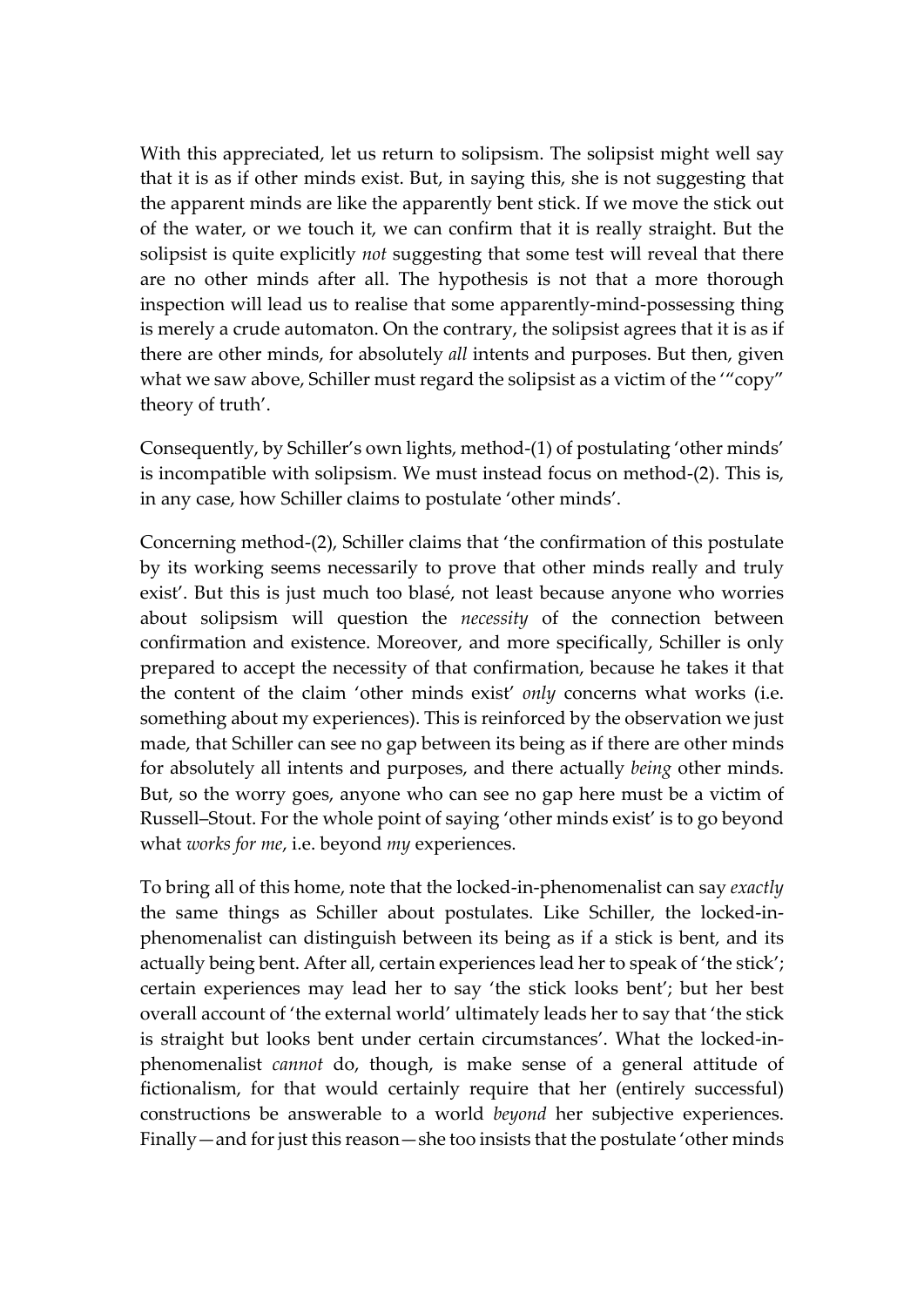exist' is necessarily confirmed by the experiences she in fact has, since, by her own lights, the content of that postulate just *concerns* her experiences. None of this, though, *rebuts* Russell–Stout; it merely repeats that the locked-inphenomenalist is a *victim* of Russell–Stout.

The upshot is clear. Schiller's notion of 'making' reality is much too close to locked-in-phenomenalism, and nothing Schiller says in reply to Russell–Stout establishes any important distance. Indeed, his replies display an inability to understand what the Russell–Stout objection really *was*. Schiller, in short, succumbs to Russell–Stout.

### **4. James as a naïve realist**

I shall now turn my attention to James. I shall begin by outlining his expressions of naïve realism. These afford James an excellent reply to Russell–Stout. Unfortunately, James somewhat obscures this reply, by explicitly claiming to share Schiller's problematic views. However, I shall argue that this was a mistake on his part, and that the (sincerely) naïve realist James avoids Russell– Stout.

#### **James's expressions of naïve realism**

In several places in *The Meaning of Truth* (1909), James embraces naïve realism. For example, he explains that his account of *truth* is fully object-involving. He writes: 'Truth is essentially a relation between two things, an idea, on the one hand, and a reality outside of the idea, on the other' (1909, 163). Moreover, 'the existence of the object, whenever the idea asserts it "truly," is the only reason, in innumerable cases, why the idea does work successfully, if it work at all' (1909, xv–xvi). He adds that, when he had advanced his views on truth in earlier publications, 'My mind was so filled with the notion of objective reference that I never dreamed that my hearers would let go of it' (1909, 233).

James says similar things concerning reality and its objects. For example: 'This notion of a reality independent of us, taken from ordinary social experience, lies at the base of the pragmatist definition of truth' (1909, 217–8). And 'as a pragmatist I have so carefully posited "reality" *ab initio*, and…, throughout my whole discussion, I remain an epistemological realist' (1909, 195). That is, James postulates 'a standing reality independent of the idea that knows it' (1909, 158).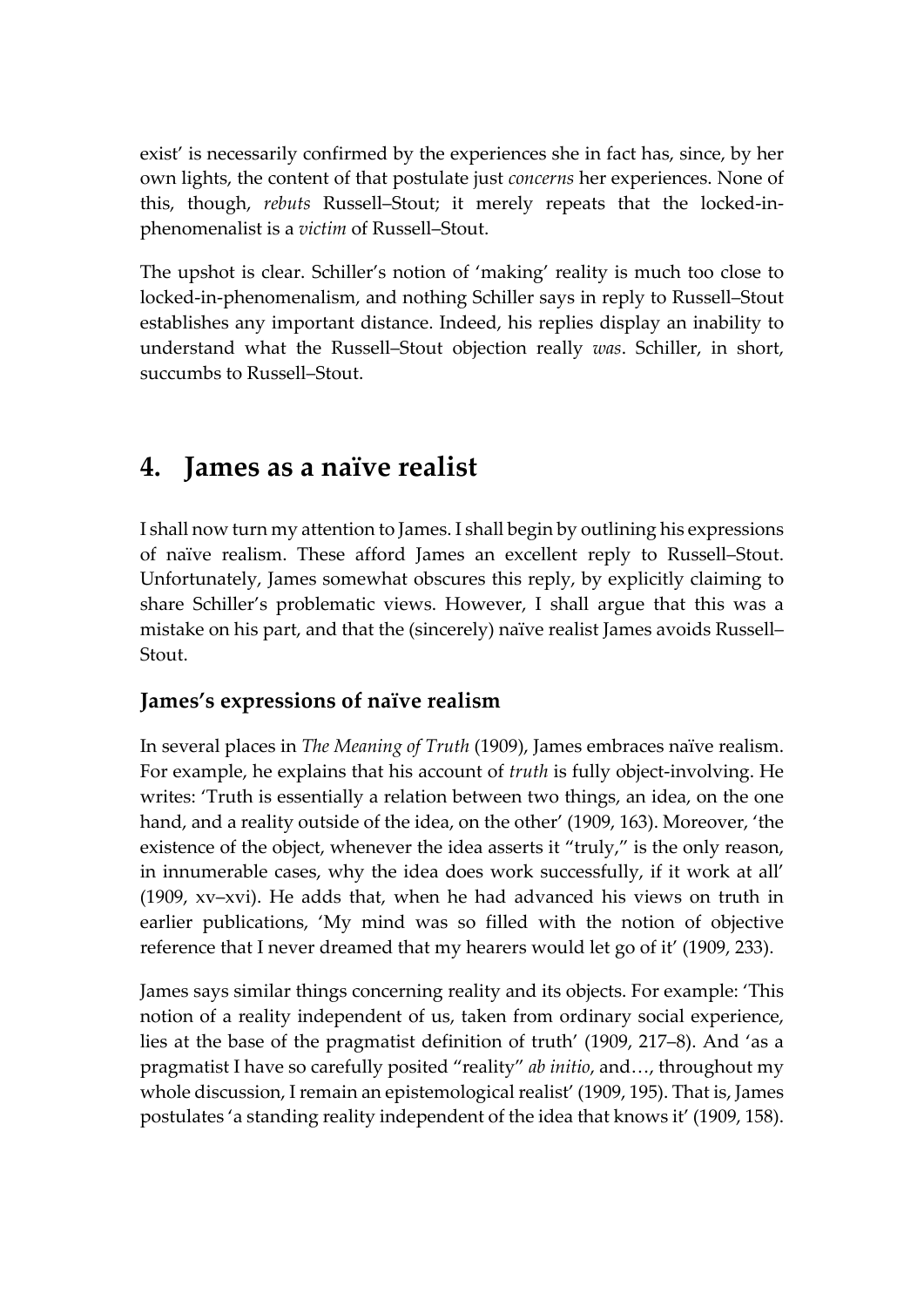Elsewhere, James explicitly assumes 'the point of view of *naïf realism* or common sense' (1909, 50n.). 10

#### **Schiller's criticisms of James**

Predictably, Schiller is a bit bemused by all of this. His bemusement comes through rather beautifully in his reaction to James's discussion of Julius Cæsar (1909, 221–5, published a year earlier). James is considering the question of how we can think about Cæsar, even though he is long since 'dead and turned to clay'. In the course of his discussion, James says that the truth of our utterance 'Cæsar exists' depends upon the existence of Cæsar (223–4). This should be utterly banal, but Schiller writes to James on 10 April 1908 with concern:

I cannot see how the objective fact of e.g. Cæsar's death can ever transcend the evidence on the strength of which we preferred to believe in the historical tradition. Anything that affects the tradition affects pro tanto the objective reality of Cæsar. (Skrupskelis and Berkeley 2004, 6)<sup>11</sup>

Astonishingly, Schiller here shows that he is incapable even of *registering* that Cæsar's life and Cæsar's experience might transcend our *present* evidence.

Schiller's bemusement makes its way into print.<sup>12</sup> In his critical notice of *The Meaning of Truth* (James 1909), Schiller writes that James lays 'what seems disproportionate stress on the question whether a pragmatist can believe in "real objects"' (1910b: 260). Schiller regards the question as hopelessly confused, and laments that James 'even seems to countenance the confused rationalistic putting of the question' (1910b, 262). For Schiller, the only

 <sup>10</sup> More fully, James (1909, 50n.) claims that ch.II of his 1909 is written 'from the point of view of *naïf realism* or common sense, and avoids raising the idealistic controversy'. As James notes (1909, 43n.1), this chapter is an extract from an earlier paper. Interestingly, in that earlier paper, James *explicitly* declared himself on the idealistic side (1895, 106).

<sup>11</sup> In his defence, Schiller notes that 'these are only first impressions' of James's essay on Cæsar. However, this is just one example of Schiller's private complaints about James's naïve realism. On 29 July 1904, Schiller had simply suggested 'you take things more realistically than I am wont to do, though I dare say the difference is more a matter of wording' (Skrupskelis and Berkeley 2002, 441). By October 1907, Schiller was outlining to James the 'plain humanist answer' which would feature in his critical notice of James 1909 (see below). And by 10 January 1908, Schiller was complaining 'I don't quite see why you sh<sup>d</sup> be so anxious to vindicate for us the right to use a realistic terminology', following up the point on 1 March 1908 (Skrupskelis and Berkeley 2003, 468, 516, 547 respectively).

 $12$  Though, interestingly, he now describes the chapter on Julius Cæsar as 'particularly lucid and effective in clearing up misconceptions' (1910b, 259).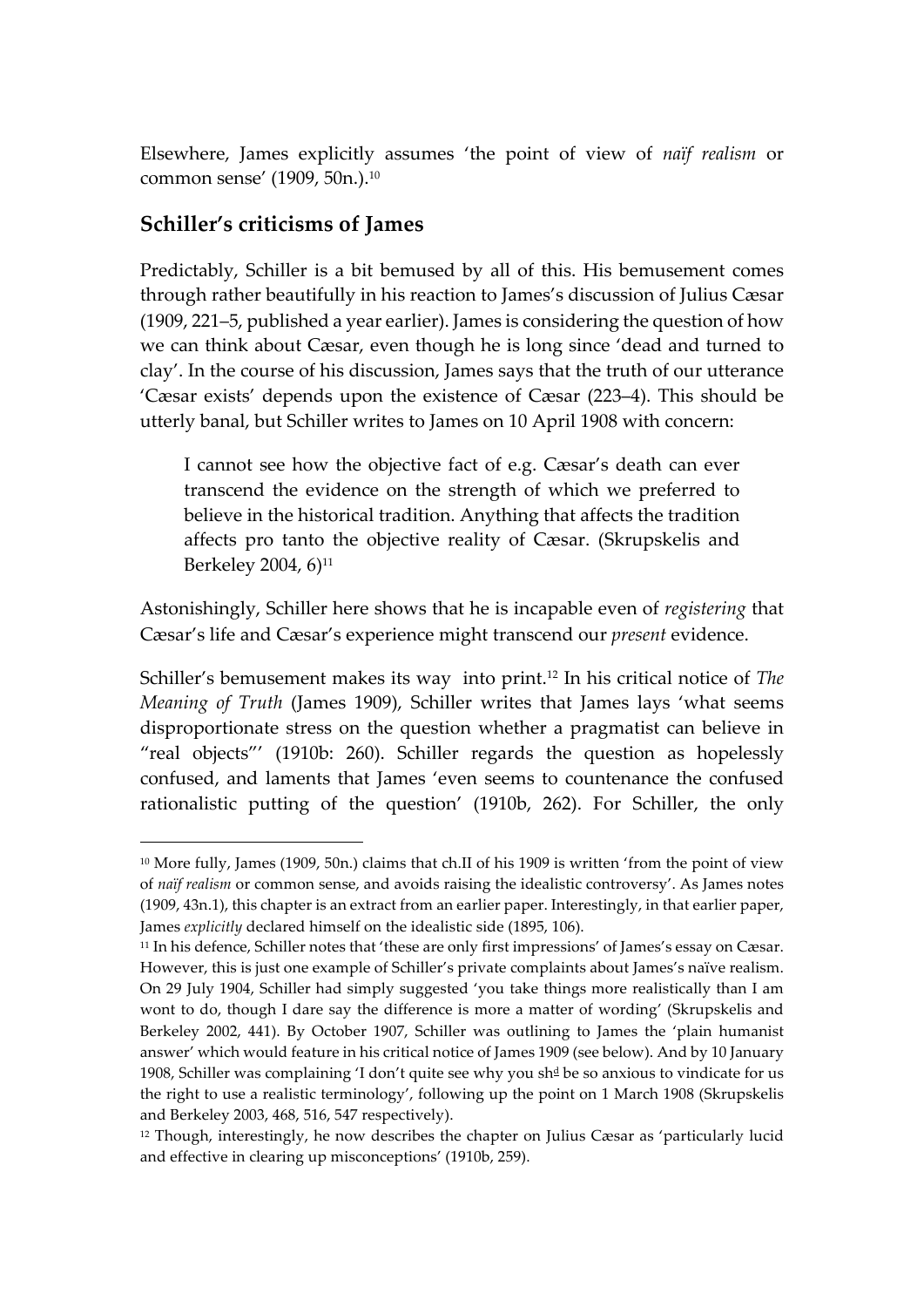worthwhile question, concerning the existence of an object, is 'simply one of the testing of a *claim* to reality' (1910b: 261). He is similarly critical of James's admission that truth involves 'a relation to a real object postulated to be there', asking 'what is the use of postulating a real object, apart from any means of testing whether it really is there?' (1910b, 262). Schiller, as usual, cannot even *register* that objects might transcend tests of which *I* am the sole arbiter.

Schiller's rejection of naïve realism is exactly what we should predict of a victim of Russell–Stout. Conversely, James's willingness to embrace naïve realism allows him to give a simple reply Russell–Stout: *As a naïve realist, I hold that the content of 'other minds exist' is no more nor less than that other minds exist, where other minds are objects independent from me and from my experiences*.

#### **James's proximity to Schiller**

 $\overline{a}$ 

Ultimately, this is precisely what James *should* say against Russell–Stout. Unfortunately, though, the point is a little exegetically complicated, for James explicitly claims that he and Schiller are in *agreement*.

Both in private and in print, James insists that 'Schiller's doctrine and mine are identical, only our expositions follow different directions' (1909, 242). The difference is that James helps himself, at the outset, to terms which he believes Schiller will ultimately vindicate (1909, 244). According to James, Schiller is starting with the (auto)psychological and then successfully 'making' the entire world; James, instead, is anticipating the success of Schiller's project, and so is happy simply to start with this 'ready-made' world. Or, as he put the point in a letter to Schiller of 16 June 1908:

You start with the psychological subject claiming a statement of his to be 'true', & verifying it by working towards conclusions which lead him to say 'these *are* the something, or the proximate marks of agreement with the something, which my statement meant.' I start with the something (calling it 'reality') & ask what makes the statement 'true' of it, replying by instancing your verifying workings, as constituting the agreement in concreto. (Skrupskelis and Berkeley 2004, 30)<sup>13</sup>

<sup>13</sup> See also James (1909, xviii–xix), his letters to Schiller of 20 March 1908, 16 June 1908, 5 January 1910 and 4 May 1910 (Skrupskelis and Berkeley 2003, 552; 2004, 409 and 493) and Schiller (1910b, 260).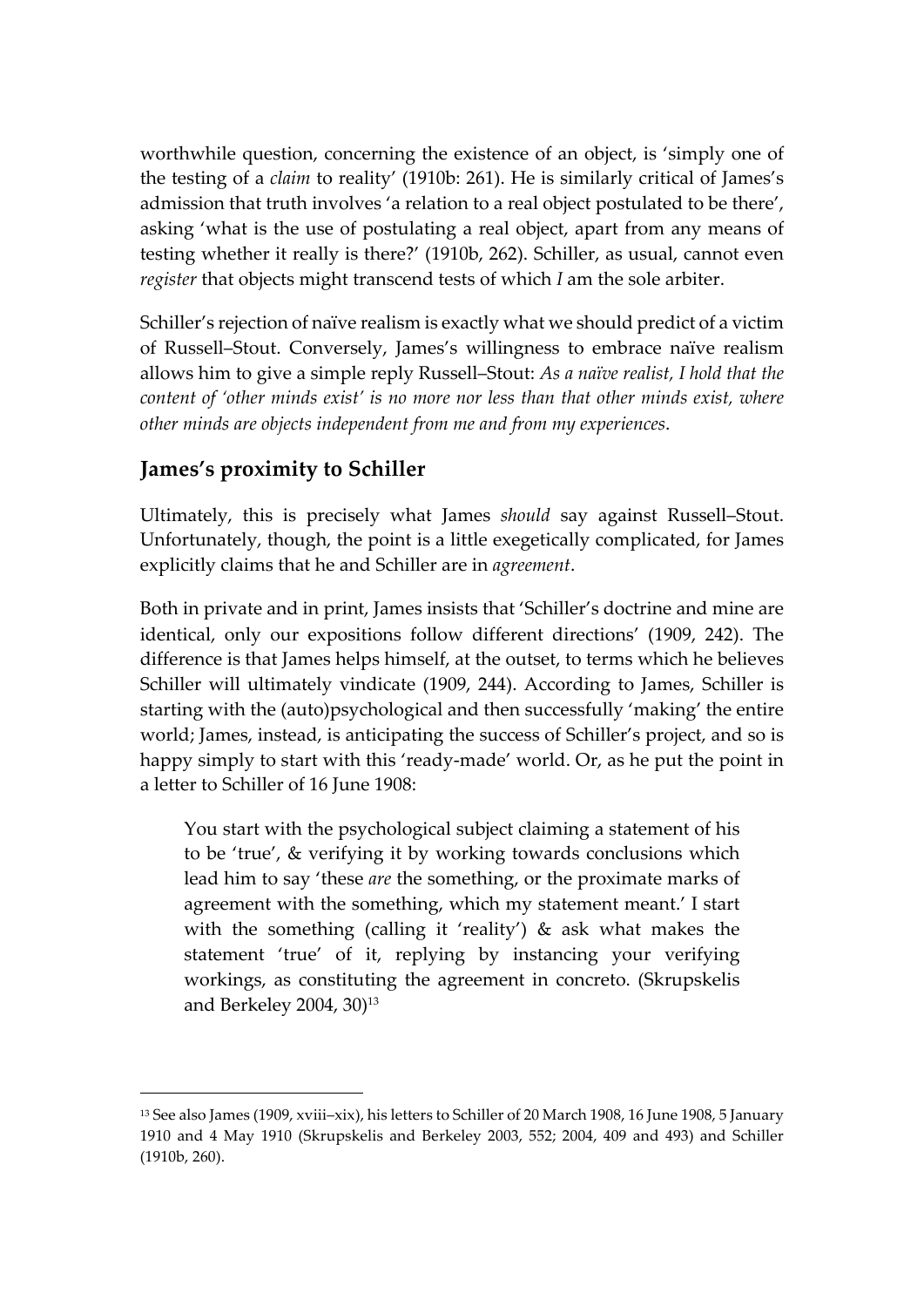James goes on to explain to Schiller the *dialectical advantage* of his way of approaching things:

because I *start by postulating* the reality which you only *end by verifying*, [our critics] are willing to say that I talk sense (at least some of them are!) but that you mean something different. (Skrupskelis and Berkeley 2004, 30)

In fact, James mentions this dialectical advantage repeatedly. <sup>14</sup> Before penning his (critical) critical notice of *The Meaning of Truth*, Schiller briefly outlined its proposed contents to James, in a postcard of 26 October 1909, and asked 'Do you give your assent to this treatment?' (Skrupskelis and Berkeley 2004, 355). James replied on 6 November:

Of course I entirely assent to the treatment you propose. Your form of attacking the problem is doubtless logically more shipshape than mine, but I think that mine *works* perhaps more easily on the philosophic *rabble*. (Skrupskelis and Berkeley 2004, 361)

All of this, however, leads to a worrying thought: *James's apparent commitment to naïve realism is a mere dialectical expedient*. It is not, on this line of thought, that James has adopted an importantly different philosophical stance from Schiller; it is just that he wants to avoid getting bogged down in the objections that have been raised against Schiller. However, so this thought runs, James believes that Schiller can ultimately *answer* those objections, and so 'make' the 'independent objects' that James wants to invoke. But this threatens to cast James's *apparent* naïve realism in a very different light. For if James's 'independent objects' are in fact to be 'made', Schiller-style, then James will fall right back into Russell– Stout.

We face a choice. We must either read James as a victim of Russell–Stout alongside Schiller, or prise James's naïve realism apart from Schiller's humanism.

I recommend the latter. Separating James from Schiller requires only that we attribute to James a mistaken (but sincere and charitable) belief concerning the prospects of his friend's philosophical project.15 And attributing this mistake to

 <sup>14</sup> Indeed, in all the letters mentioned in the previous footnote.

<sup>15</sup> We might also speculate as to whether James *misunderstands* Schiller's project slightly. The discussion of 'verifying', in the letter of 16 June 1908, hints that James might take Schiller to be making only an *epistemological* point, and not a *metaphysical* one (cf. footnote 6). In this regard, it is worth commenting that James writes to Schiller on 19 April 1907, saying 'The Essays on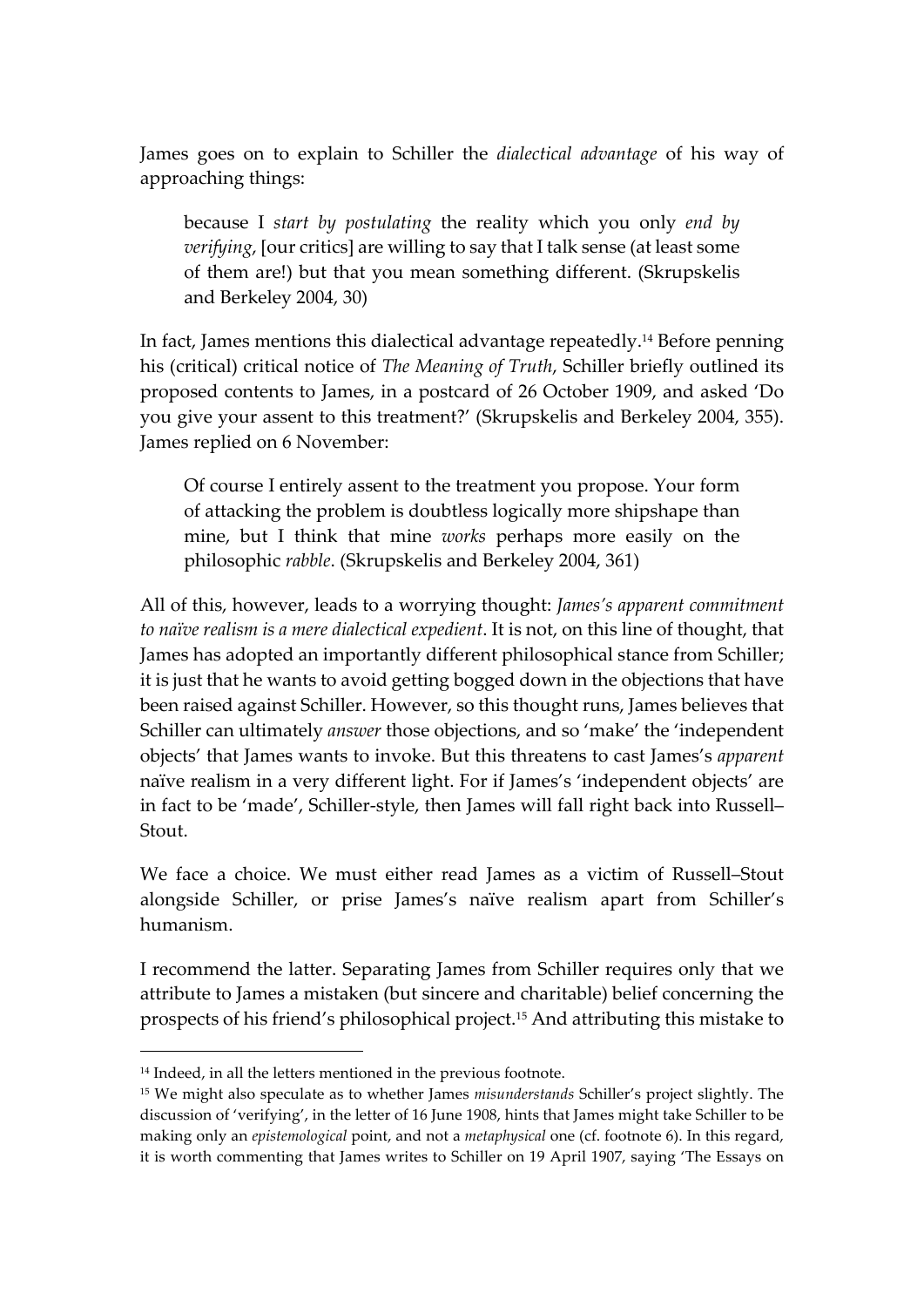James allows him to avoid the (otherwise devastating) Russell–Stout objection. Moreover, as I shall now argue, a sincere commitment to naïve realism makes the best sense of James's most detailed discussions of other minds, in the final years of his life.16

#### **James's reply to Russell**

 $\overline{a}$ 

Where Schiller replied to Stout's formulation of Russell–Stout, James replied to Russell's. Here is the most direct part of his reply:

When I call a belief true, and define its truth to mean its workings, I certainly do not mean that the belief is a belief *about* the workings. It is a belief about the object, and I who talk about the workings am a different subject, with a different universe of discourse, from that of the believer of whose concrete thinking I profess to give an account.

The social proposition 'other men exist' and the pragmatist proposition 'it is expedient to believe that other men exist' come from different universes of discourse…. The first expresses the object of a belief, the second tells of one condition of the belief 's power to maintain itself. (1909, 279–80)

In this passage, James is very much alive to the Russell–Stout objection (and certainly much more alive to it than Schiller). After all, James is explicitly concerned with the *content* of the claim 'other minds exist'. Indeed, James *himself* drops the mention of *truth* from Russell's objection (as advocated in §1).

That said, the reply is not entirely successful. If I say 'it is useful to believe that other minds exist', one can reasonably ask 'useful for whom?' If I clarify my position by saying 'it is useful *for Sigi* to believe that other minds exist', then I have clearly said something different than if I had simply said 'other minds exist'. After all, to paraphrase James: *I, who talk about the workings of Sigi's belief, am a different subject than Sigi, with a different universe of discourse from that of Sigi*.

Freedom & the making of Reality [in Schiller 1907a] seem to be written with my own heart's blood—it's startling that two people should be found to think so exactly alike' (Skrupskelis and Berkeley 2003, 345). This might make it seem as if James unequivocally endorses Schiller's notion of 'making' reality. However, I would caution against that reading. The two essays which James mentions contain surprisingly *little* to indicate Schiller's proximity to locked-inphenomenalism: read in isolation, they admit a more *epistemological* reading. Moreover, in the same letter James tells us that he has still 'only read about a quarter of [Schiller's book] even now'.

<sup>&</sup>lt;sup>16</sup> Note that the reading should *only* be applied to the last few years of James's life (see footnote 10, above).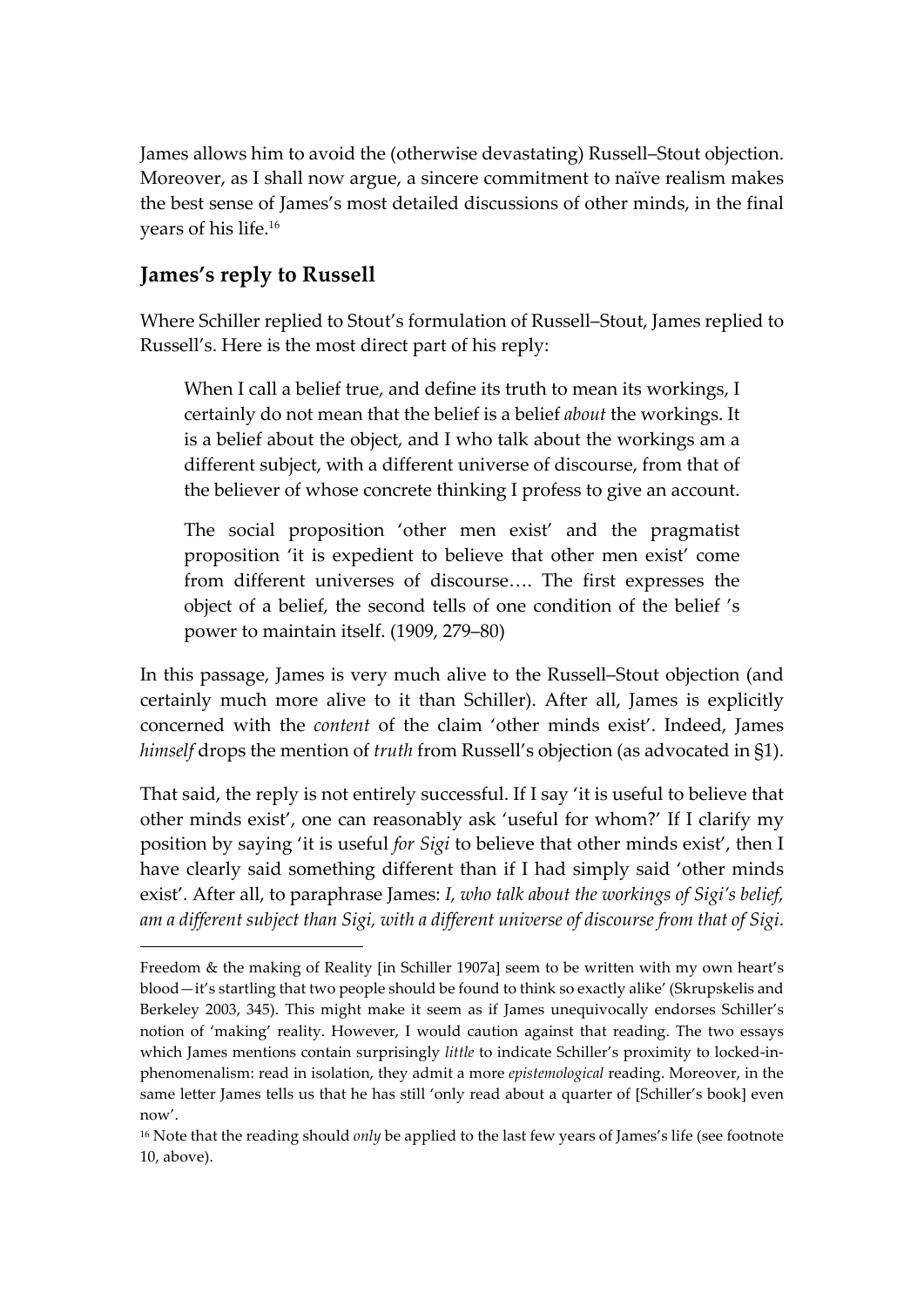But suppose, instead, that I answer the question 'useful for whom?' by replying 'it is useful *for me* to believe that other minds exist'. Then it is no longer *immediately* clear that this has a different content than my claim 'other minds exist'. At the very least, I cannot try to show that it does by deploying the same line of reasoning as I did regarding Sigi, for it would be completely absurd to argue: *I, who talk about the workings of my beliefs, am a different subject than me, with a different universe of discourse from me.*

As such, James's invocation of 'different universes of discourse' does not *immediately* yield a convincing response to Russell–Stout. Nonetheless, in discussing the question of content, James clearly shows that he *wanted* to address Russell–Stout directly. And fortunately, although James does not present them in this way, other passages in *The Meaning of Truth* show us precisely what James *should* have said in reply to Russell–Stout.

#### **James on headaches**

At several points in *The Meaning of Truth*, James aims to explain someone can think about some object. He presents three memorable examples: thinking about the tigers in India; thinking about Memorial Hall; and finally, as mentioned above, thinking about Julius Cæsar (1909, respectively 43–50, 104– 115, 221–5). In each of these cases, James's primary task is to explain that *thinking about* is an *ambulatory* relation, rather than a *saltatory* one. What he means by this is the following. When someone thinks about an object, their thought does not have to leap over some 'epistemological chasm' (i.e. *thinking about* is not saltatory) between the thinker and the thought-of object. Rather, there is a continuous chain of actual or potential experiences connecting the thinker with the thought-of object (i.e. *thinking about* is ambulatory). Finally, James insists that this chain can be explicated entirely in pragmatic terms.

James's contrast between ambulatory and saltatory relations *tacitly* makes contact with Russell–Stout, when James *explicitly* discusses an objection due to Pratt. Like Stout, Pratt is considering the case of thinking about someone else's headache, and writes:

If there be a succession of intermediaries between my thought and your headache—or between my thought and Nebuchadnezzar's headache—neither you nor I nor Nebuchadnezzar ever experiences the succession. *My experience breaks off where yours begin*. (Pratt 1909, 157–8)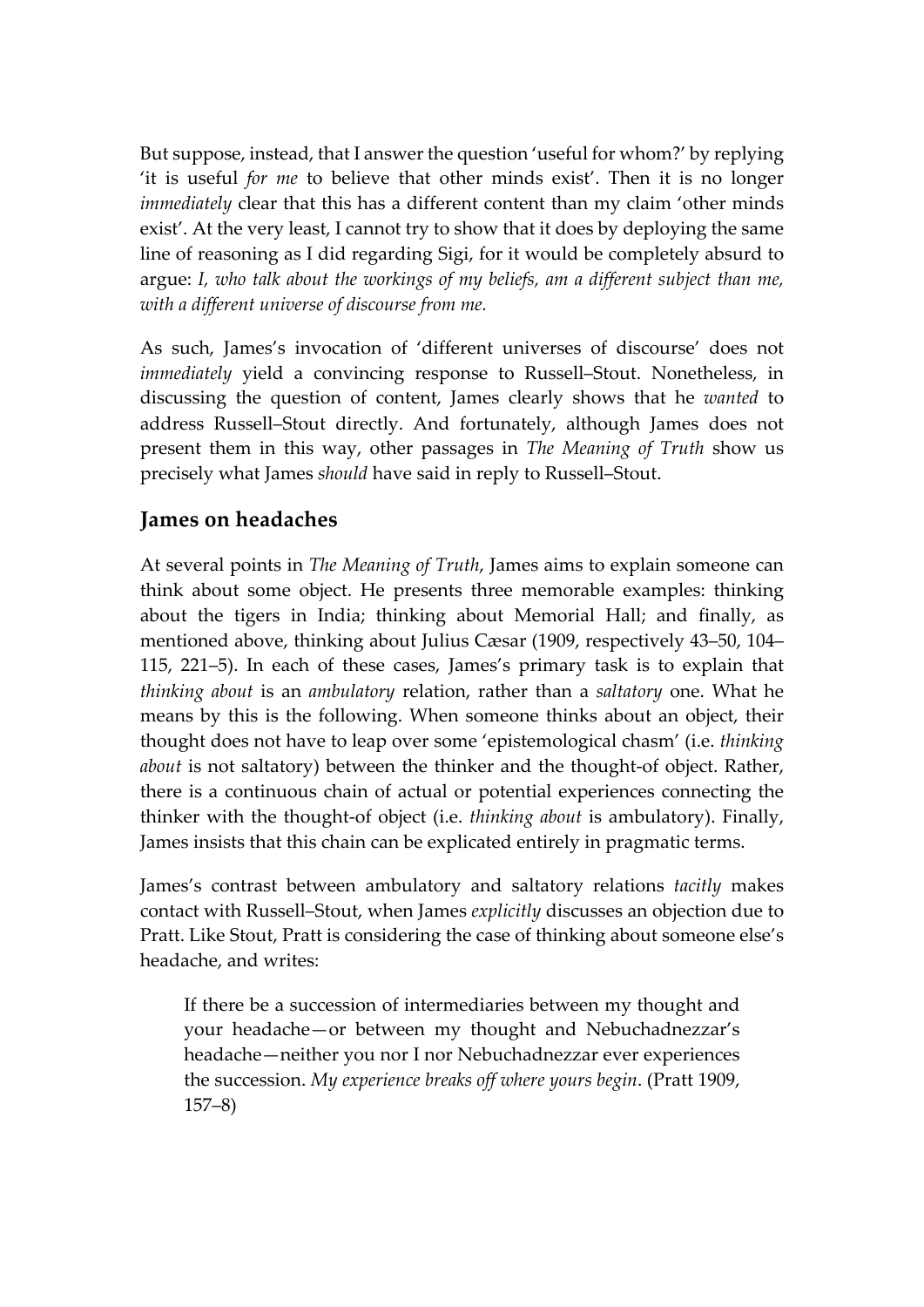The point of Pratt's criticism is this: precisely because someone else's headache is *their* headache rather than *my* own, there must be *some* 'saltatory' element when *I* think about it. And, in reply to Pratt, James concedes *exactly* this:

I am still at one remove, and the headache 'transcends' me, even tho it be in nowise transcendent of human experience generally. But the 'gulf' here is that which the pragmatist epistemology itself fixes in the very first words it uses, by saying there must be an object and an idea. The idea however does n't immediately leap the gulf, it only works from next to next so as to bridge it, fully or approximately. (1909, 178–9)

This 'leap' over a 'gulf' is precisely what the locked-in-phenomenalist, and Schiller, quite simply *cannot* make sense of. So it is here that James finally and crisply separates himself from their company. And, just to reinforce the point, James closes the discussion as follows:

But to ask the pragmatist thereupon whether, when it thus fails to coalesce bodily with the object, [the idea of the other person's headache] is *really* true or has *real* trueness,—in other words whether the headache he supposes, and supposes the thinker he supposes, to believe in, be a real headache or not,—is to step from his hypothetical universe of discourse into the altogether different world of natural fact. (1909, 179)

In this passage, James acknowledges that the question of whether there really is *another* mind—complete with a headache that is not *James's*—transcends '*his* hypothetical universe of discourse'; that is, it transcends his 'vision of his hypothetical universe' (as James explains a few lines earlier). But James does not take this transcendence as a reason to *dismiss* the question, as the locked-inphenomenalist or Schiller would have done. Rather, James labels it as a question of *natural fact*. So: James thinks that there can be natural facts, including headaches of other people, which involve stepping outside *any one* person's (even possible) 'hypothetical universe'. Otherwise put: James regards the question of whether 'other minds exist' as ultimately a matter of natural fact, and not a mere matter of *my* experiences. That is just to confirm James's status as a naïve realist about other minds, and so to say that James, ultimately, avoids Russell–Stout.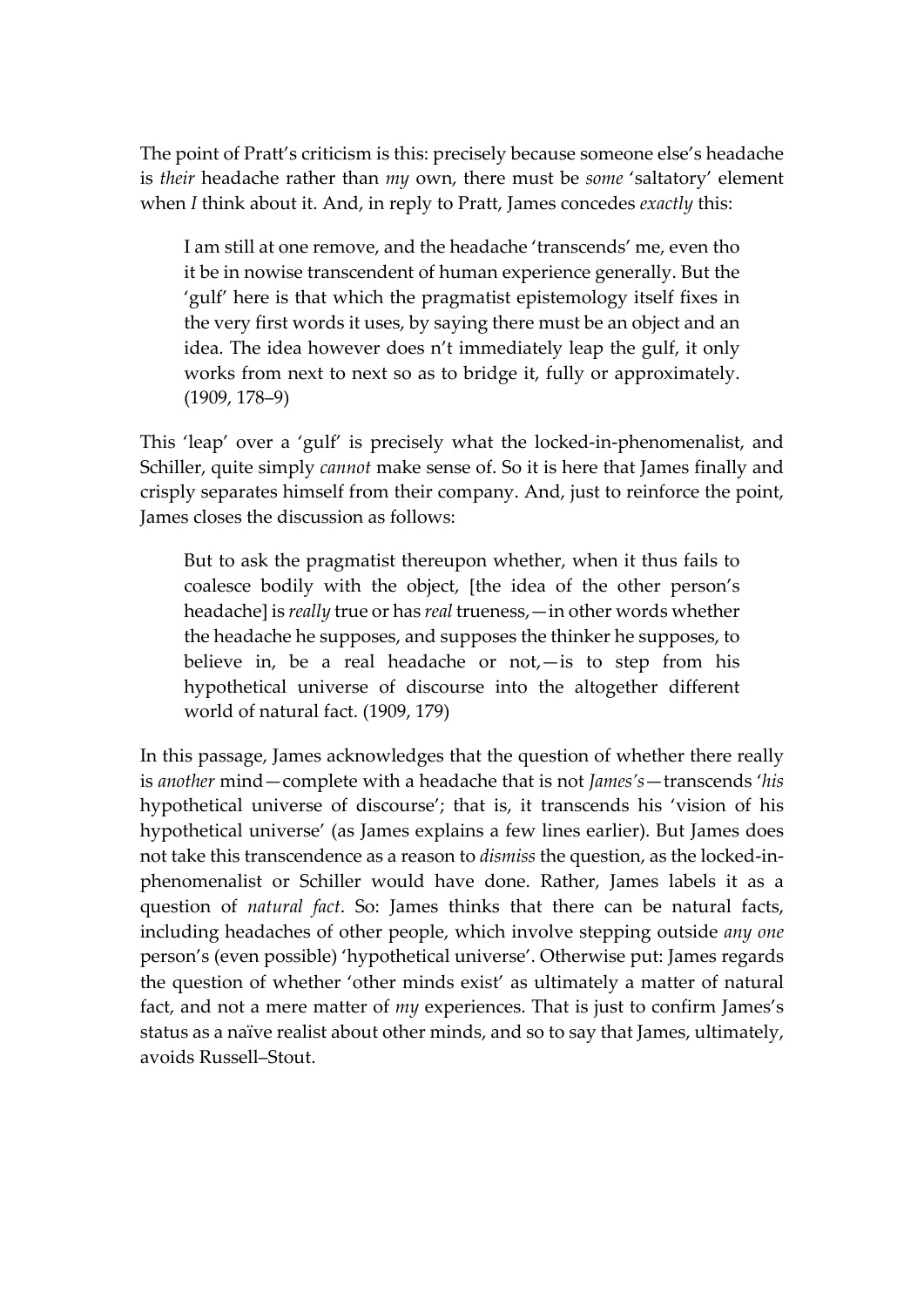### **5. James on God's existence**

I have argued that James and Schiller should be read as parting company in response to Russell–Stout. I want to close this paper, though, by considering how this parting of ways affects James's reflections on theism.

#### **God's existence in James's** *Pragmatism*

In his *Pragmatism* (1907), James attempts to illustrate the efficacy and benefits of the pragmatic method by applying it to the question of God's existence. His discussion climaxes in the announcement:

'God's in his heaven; all's right with the world!'—That's the real heart of your theology, and for that you need no rationalistic definitions. (1907, 121–2)

This is clearly a claim about the content of 'God exists'. Moreover, James later summarises that discussion as follows:

Reducing, by the pragmatic test, the meaning of each of these concepts ['God,' 'freedom,' and 'design'] to its positive experienceable operation, I showed them all to mean the same thing, viz., the presence of 'promise' in the world. 'God or no God?' means 'promise or no promise?' (1909, x)

Again, this is a claim about the content of 'God exists'.

#### **Russell–Stout, as applied to 'God exists'**

The obvious complaint—which was raised by many of James's contemporaries—is that James's treatment of the phrase 'God exists' prevents it from meaning *that* God exists. And one way to put flesh on this objection is as follows.

Many theologies regard God as a *person*. Even if She is not the kind of person who has headaches, She is presumably the kind of person who has thoughts and feelings (thoughts concerning mercy; feelings of unconditional love; that sort of thing). Just as we consider another's headaches in sympathy, we may want to consider these thoughts and feelings in worship. But if James were right that the content of 'God exists' is *merely* that the cosmos holds promise, then when we think 'God exists', we fail to reach all the way out to God Herself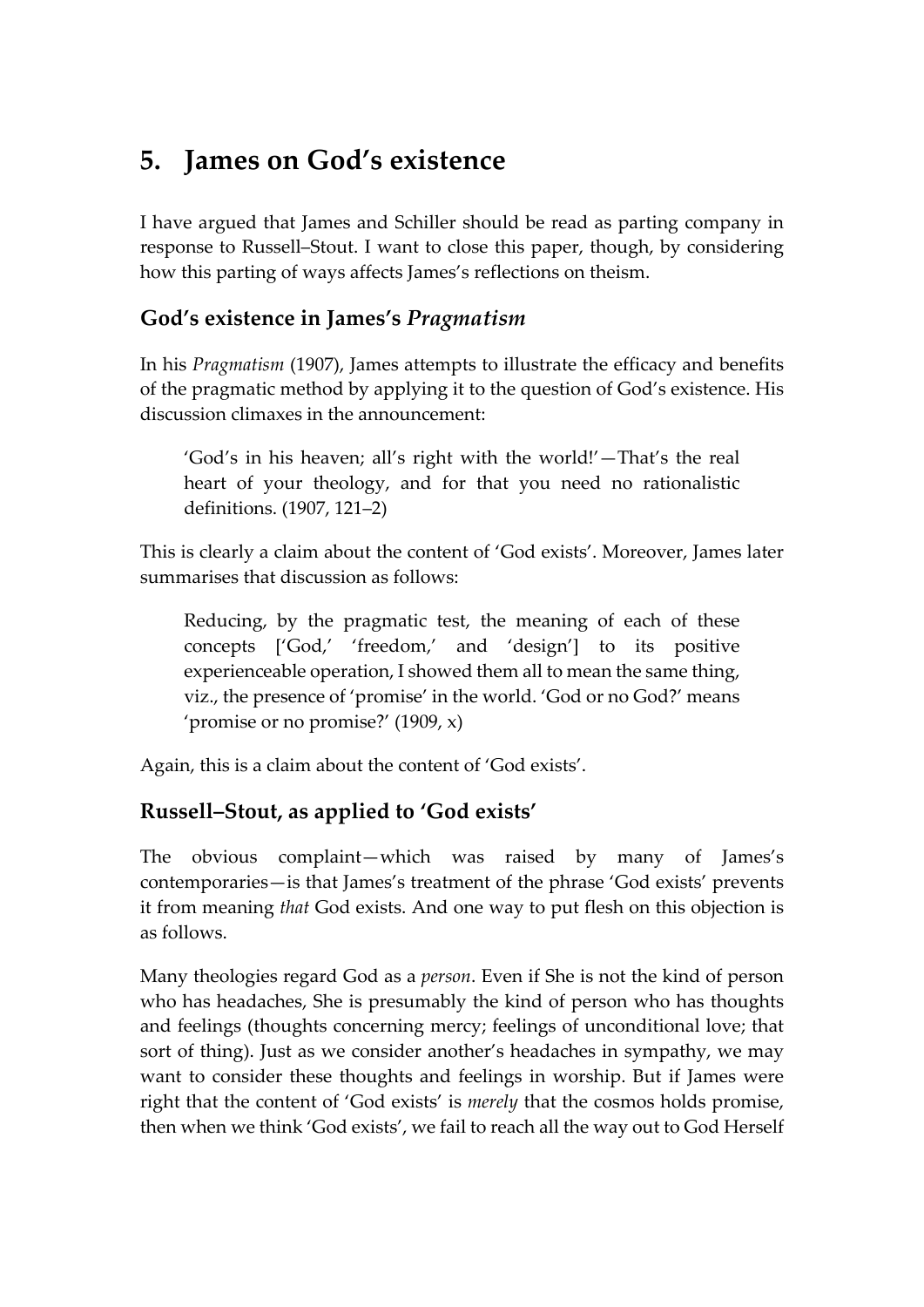and to Her thoughts (assuming She exists). The content of the claim inadequately terminates in the warm fuzzy glow it gives us.

This, of course, is a reapplication of Russell–Stout, to the case of 'God exists' rather than 'other minds exist'. And the comparison between the two cases becomes particularly interesting, when we consider exactly *how* James applied 'the pragmatic test' in *Pragmatism*.

A high-point of that discussion is James's attempt to demonstrate that 'Matter and God' in fact 'mean exactly the same thing', since '[t]he actually experienced world is supposed to be the same in its details on either' the hypothesis of theism or the hypothesis of materialism (1907, 99 and 98). So: suppose that we apply this very same 'pragmatic test', not to the case of materialism versus theism, but to hypotheses concerning other persons. On the one hand, we have the *pluralistic* hypothesis that there are other people with headaches and toothaches and so forth; and on the other hand, we have the *solipsistic* hypothesis that *only I* ever really experience anything. The worry is that, just as in the case of theism versus materialism, '[t]he actually experienced world is supposed to be the same in its details on either hypothesis.' So, if we apply 'the pragmatic test' to the case of pluralism versus solipsism, in the same way as we applied that test to theism versus materialism, we will reach the conclusion that pluralism and solipsism 'mean exactly the same thing'. And that would turn James back into a victim of Russell–Stout.

Briefly stated, then, James seems to have one standard when it comes to 'human minds' and a different standard for 'divine minds'. Only such a doublestandard could allow him to escape from Russell–Stout, as directed against other (human) minds, whilst drawing the semantic-cum-metaphysical conclusion that theism and materialism are the same.

#### **Imagined reply: embracing a double-standard**

James's writings provide some scope for the development of this doublestandard. Immediately after meeting with Russell on 24 May 1908, James writes to him, explaining:

In a nutshell my opinion is this: that instead of there being one universal relation sui generis called 'truth' between any reality and an idea, there are a host of particular relations varying according to special circumstances and constituted by the manner of 'working' or 'leading' of the idea through the surrounding experiences of which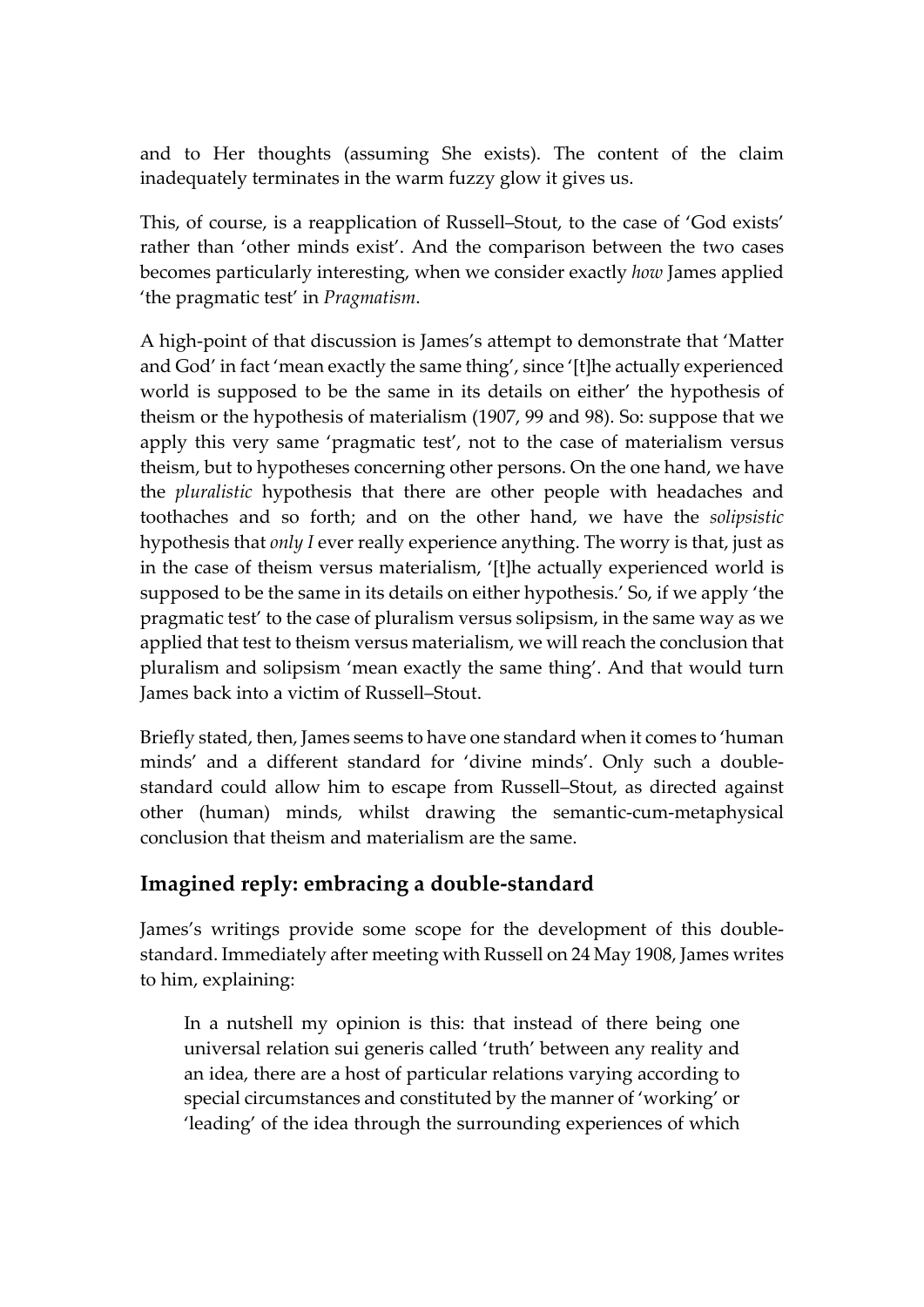both the reality and the idea are part. (Skrupskelis and Berkeley 2004, 18)

As Skrupskelis and Berkeley (2004, xl) note, 'this formula leaves open at least the possibility that the truth relation in which the object is authoritative…is one kind of truth'. It similarly leaves open the possibility of a double-standard concerning content. One might maintain that discourse 'about other people' works in a different way than discourse 'about God', for they serve different purposes. The purpose of the former incorporates our desire to sympathise with another's headaches, whereas the purpose of the latter (perhaps) is to allow us to affirm (in certain special ways) that 'all's right with the world', or that the world has 'promise'. If so, then the content of discourse concerning 'other people' will make other people authoritative over their own existence (and headaches), whereas the content of discourse concerning 'God' grants 'Her' no similar authority.

However, as a purely descriptive matter, it is not very plausible to take the question 'God or no God?' as simply 'promise or no promise?' Those who seriously ask the question often take themselves to be considering the existence of a divine *person*. Now, one potential theological barrier to describing God as a 'person' is that it abases God, bringing Her *too close* to 'mere humans'. But to reduce the claim 'God is a person' to a claim, not about persons at all but about the *world's promise*, seems to constitute an entirely different order of sacrilege.

#### **Treating God as a person**

In fact, James does *not* pursue a double-standard concerning social and theistic discourse. In a letter of 16 October 1907 (Skrupskelis and Berkeley 2003, 462), James confided to Schiller about his 'bad conscience' concerning the claim that theism and materialism 'mean exactly the same thing'. Moreover, as I shall explain, his reasons for regret are deeply connected with the issue of God's *personhood*.

James asks us to consider:

an 'automatic sweetheart,' meaning a soulless body which should be absolutely indistinguishable from a spiritually animated maiden…. Would any one regard her as a full equivalent? Certainly not, and why? Because, framed as we are, our egoism craves above all things inward sympathy and recognition, love and admiration. The outward treatment is valued mainly as an expression, as a manifestation of the accompanying consciousness believed in.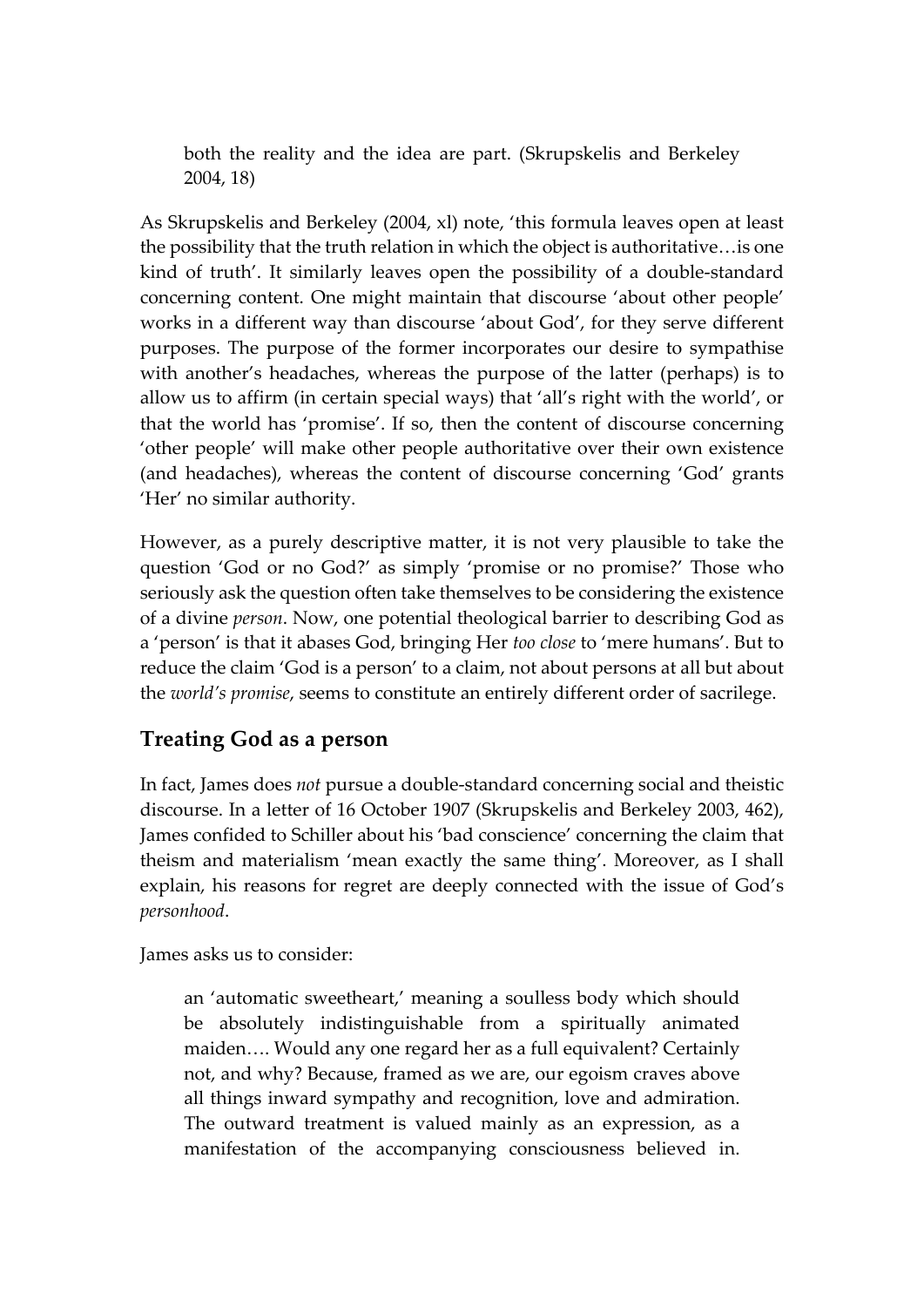Pragmatically, then, belief in the automatic sweetheart would not work, and in point of fact no one treats it as a serious hypothesis. (1909, 189n.)

As I read this passage, James is not just making the narrow point that no one would believe 'my sweetheart is automatic' rather than 'my sweetheart has a mind'. (That narrow point would just amount to Schiller's attempted 'pragmatic rebuttal' of solipsism, which fails to dispel Russell–Stout.) This passage should rather be read in connection with the idea that another's headache is a *natural fact*. It is only because I recognise *that* my sweetheart has a mind, that 'the outward treatment' has the value it does. James continues this point, in his letter of 16 October 1907, by pointing out:

We wish to be sure of *her interest in us*, and that her responsive caresses are *meant* and *felt*. (Skrupskelis and Berkeley 2003, 462)

This passage has a significance for James which it cannot have for Schiller. For all of the italicised elements—and they are James's own italics—involve us in *natural fact*, separated from *my experience* by a 'gulf' that my thought must ultimately leap. This is yet another way to see that James refuses to be a victim of Russell–Stout.

James, though, introduces the example of the automatic sweetheart so that he can explain why he wants to retract some of his remarks, in *Pragmatism*, concerning 'God exists'. James *now* maintains that his stance on the hypotheses of theism versus materialism should be 'exactly similar' to his stance on the hypotheses of a minded versus an automatic sweetheart:

Even if matter could do every outward thing that God does, the idea of it would not work as satisfactorily, because the chief call for a God on modern men's part is for a being who will inwardly recognize them and judge them sympathetically. Matter disappoints this craving of our ego, so God remains for most men the truer hypothesis, and indeed remains so for definite pragmatic reasons. (1909, 189n.)

As with the sweetheart, so with God. The important point here is not the narrow one, that many people want to believe in God. The point is that the *value* of the theistic hypothesis requires that the *content* of the claim 'God exists' relates us to a genuine *person* who is both empathetic and sympathetic. In this regard, 'other minds exist' and 'God exists' are to be treated on a par. There must be no double-standard, concerning 'human' and 'divine minds'.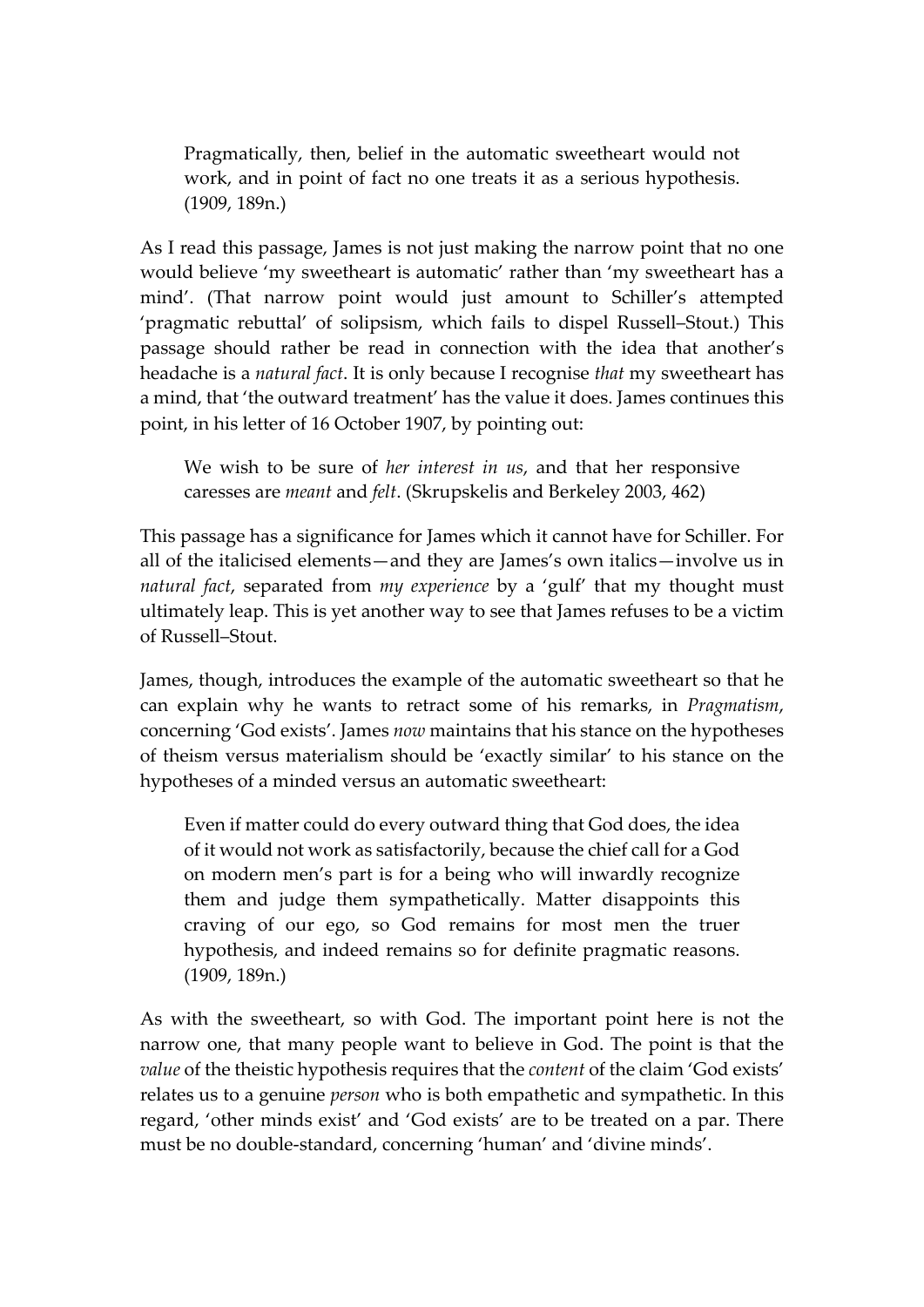Consequently, though, James should not just have recanted the claim that theism and materialism mean the same. He should also have recanted the claim that 'God or no God?' *means* 'promise or no promise?' His pragmatism neither provides us with quick answers to theological questions, nor provides us with easy reformulations of those questions in apparently non-theological terms.

### **6. Other minds, humans or divine**

When James attempted to explain 'the essence of humanism', he characterized it in terms of '*our experience*' (1909, 124). Given the topic of this paper, the obvious question to ask is: *who is James's 'we'*? James answers: 'I myself read humanism theistically and pluralistically'. That is: his 'we' encompasses both a divine mind and many human minds.

Concerning the divine mind, James writes:

If there be a God, he is no absolute all-experiencer, but simply the experiencer of widest actual conscious span. (1909, 125)

Here we find James explicitly conceding that, if his God exists, then She must be treated as just one (rather special) person among many. But She is not the 'absolute all-experiencer'. James's God does not experience *my* headache—She is not the self-absorbing Absolute—but only *sympathises* with me for having it.

Concerning other human minds, James writes:

Ethically the pluralistic form of [humanism] takes for me a stronger hold on reality than any other philosophy I know of—it being essentially a social philosophy, a philosophy of '*co*,' in which conjunctions do the work. (1909, 125)

For James, then, neither the content of 'other minds exist', nor the content of 'God exists', is limited to any *one* person's experience; not even *God's*.

Of course, one can ask *why* James treats humanism theistically and pluralistically. But the answer is in the text: it seems to James to provide him with the best way to make sense of the world of which he is a part. Otherwise put, James's reasons for theism and pluralism—his reasons, indeed, for naïve realism about other minds—are *pragmatic*, in a very broad sense.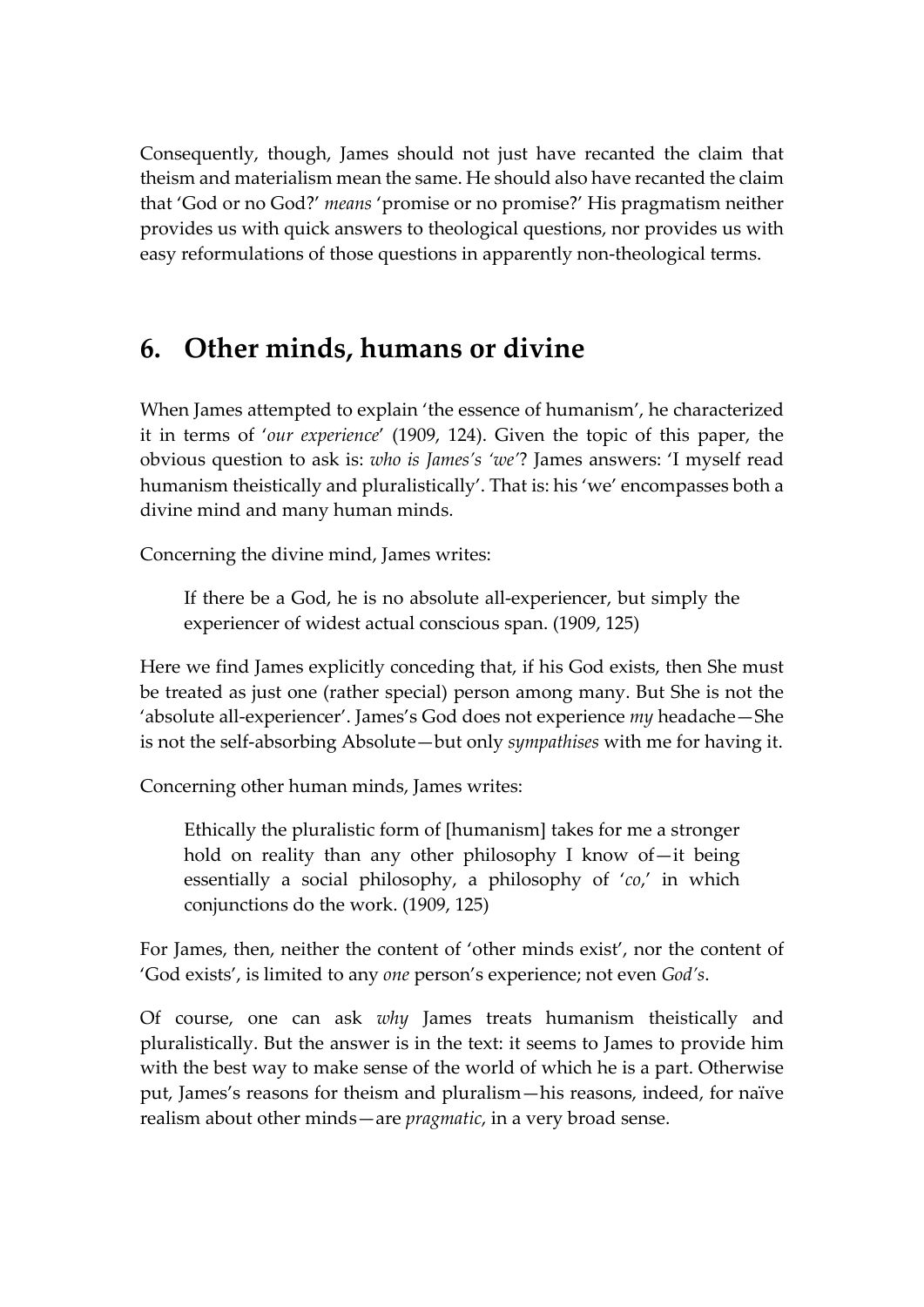In presenting his 'pragmatic rebuttal' of solipsism, Schiller attempts to make a similar point, at least concerning the existence of other minds. But it is no victory for any specific doctrine of pragmatism—and certainly not for Schiller's own brand of humanism—that our reasons for making certain claims are based upon our desire to make sense of our experiences (in the broadest sense of 'experiences'). The central point, which James could acknowledge, but Schiller could not, is this. In order for these claims to do the work I want them to—to satisfy my desire to understand the world of which I am a part—the content of those claims must reach beyond my experiences and desires, to the world itself. 17

#### **References**

- Carnap, Rudolf. 1928. *Der logische Aufbau der Welt*. Translated by Rolf A. George. 1967, Routledge & Kegan Paul. I have departed slightly from George's translation.
- Dewey, John. 1929. *Experience and Nature*. Second edition. London: George Allen & Unwin.
- James, William. 1895. "The Knowing of Things Together." *The Psychological Review* 2.2: 105–24.
- James, William. 1904."Humanism and Truth." *Mind* 13.52, pp.457–75.
- James, William. 1907. *Pragmatism: A new name for some old ways of thinking*. New York: Longmans, Green and Co.
- James, William. 1909. *The Meaning of Truth: A sequel to 'Pragmatism'*. New York: Longmans, Green and Co.
- McTaggart, John McTaggart Ellis. 1908. "Critical notice of James 1907." *Mind* 17.65: 104–9.
- Pratt, James Bissett. 1909. *What is Pragmatism?* New York: Macmillan.
- Russell, Bertrand. 1908. "Transatlantic Truth." *Albany Review*: 393–410.
- Schiller, Ferdinand Canning Scott. 1902. "Axioms as Postulates." In *Personal Idealism: Philosophical essays by eight members of the University of Oxford*, edited by Henry Stuart, 47–133. London: Macmillan.

<sup>&</sup>lt;sup>17</sup> I wrote this paper during a period of research leave which was funded by a Philip Leverhulme Prize (awarded by the Leverhulme Trust, PLP–2014–140). After I wrote this paper, I realised its oblique but deep debt to a conversation I once had with Brian King, Tom Stern, and James Williams. Thanks also to two anonymous referees, to Cheryl Misak and to Robert Trueman, and most of all to Alexander Klein, for great conversations about James and for encouraging me to think about James's letter to Russell of 24 May 1908.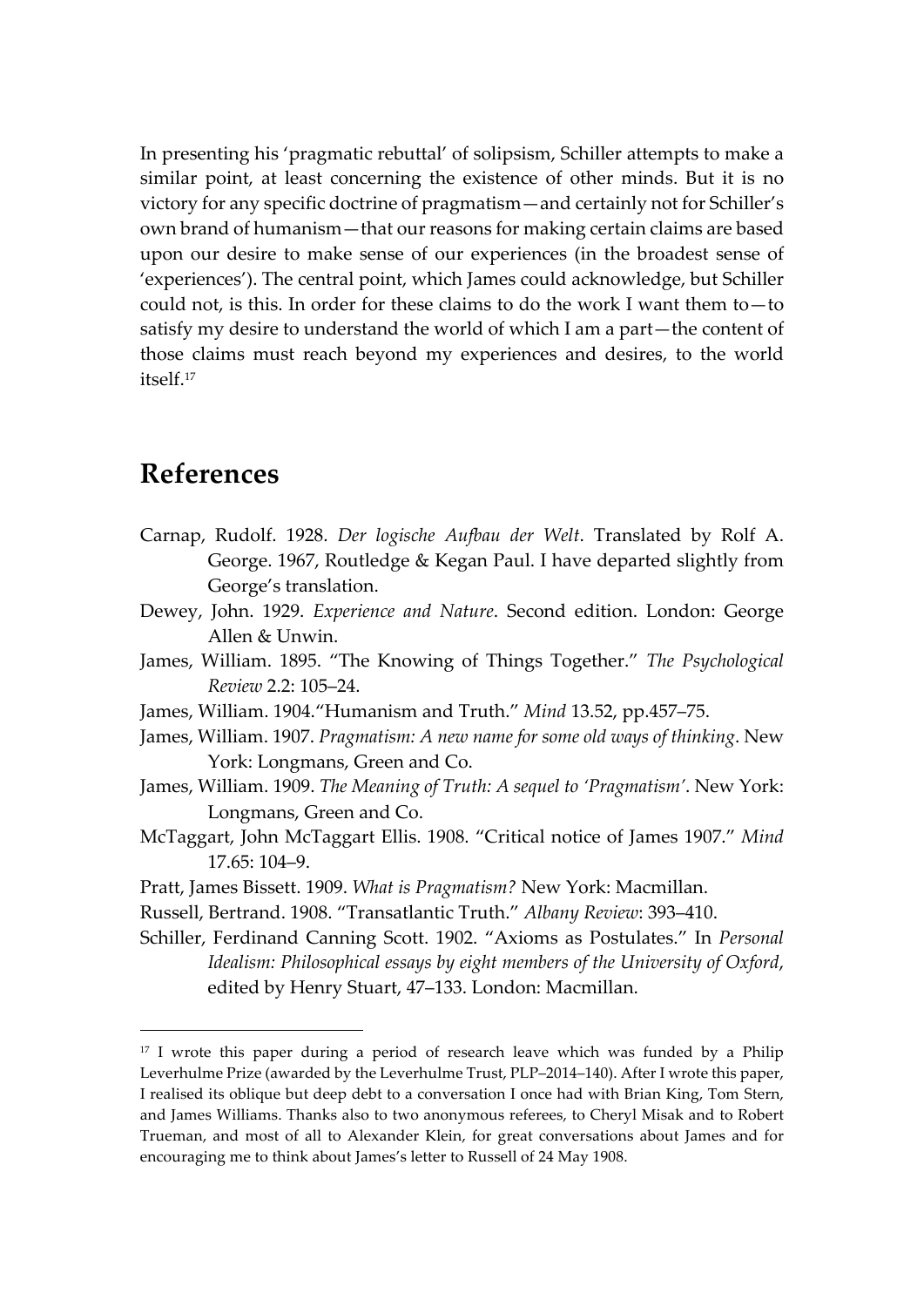- Schiller, Ferdinand Canning Scott. 1905. "The Definition of 'Pragmatism' and 'Humanism'." *Mind* 14.54: 235–40.
- Schiller, Ferdinand Canning Scott. 1907a. *Studies in Humanism*. London: Macmillan.
- Schiller, Ferdinand Canning Scott. 1907b. "Critical Notice of James 1907." *Mind* 16.64: 598–604.
- Schiller, Ferdinand Canning Scott. 1908. "The Tribulations of Truth." *Albany Review* 12.11: 624–34.
- Schiller, Ferdinand Canning Scott. 1909a. "Humanism and Intuitionism." *Mind* 18.69: 125–8.
- Schiller, Ferdinand Canning Scott. 1909b. "Solipsism." *Mind* 18.70: 169–83.
- Schiller, Ferdinand Canning Scott. 1909c. "The Rationalistic Conception of Truth." *Proceedings of the Aristotelian Society* 9: 85–99.
- Schiller, Ferdinand Canning Scott. 1910a. "Are Secondary Qualities Independent of Perception?" *Proceedings of the Aristotelian Society* 10: 218–31.
- Schiller, Ferdinand Canning Scott. 1910b. "Critical notice of James 1909." *Mind* 19.74: 258–63.
- Schiller, Ferdinand Canning Scott. 1911. "Error." *Proceedings of the Aristotelian Society* 11: 144–65.
- Schiller, Ferdinand Canning Scott. 1912a. "Critical notice of Vaihinger 1911." *Mind* 21.81: 93–104.
- Schiller, Ferdinand Canning Scott. 1912b. "The 'Working' of 'Truths'." *Mind* 21.84: 532–5.
- Schiller, Ferdinand Canning Scott. 1913. "The 'Working' of Truths and their 'Criterion'." *Mind* 22.88: 532–8.
- Skrupskelis, Ignas K., and Elizabeth M. Berkeley, eds. (2002). *The Correspondence of William James*. Volume 10. 1902 – March 1905. Charlottesville: University of Virginia Press.
- Skrupskelis, Ignas K., and Elizabeth M. Berkeley (2003). *The Correspondence of William James*. Volume 11. April 1905 – March 1908. Charlottesville: University of Virginia Press.
- Skrupskelis, Ignas K., and Elizabeth M. Berkeley (2004). *The Correspondence of William James*. Volume 12. April 1908 – August 1910. Charlottesville: University of Virginia Press.
- Stout, George Fredrick. 1907. "Critical notice of Schiller 1907a." *Mind* 16.64: 579–88.
- Vaihinger, Hans. 1911. *Die Philosophie des Als Ob: System der theoretischen, praktischen und religiösen Fiktionen der Menschheit auf Grund eines*